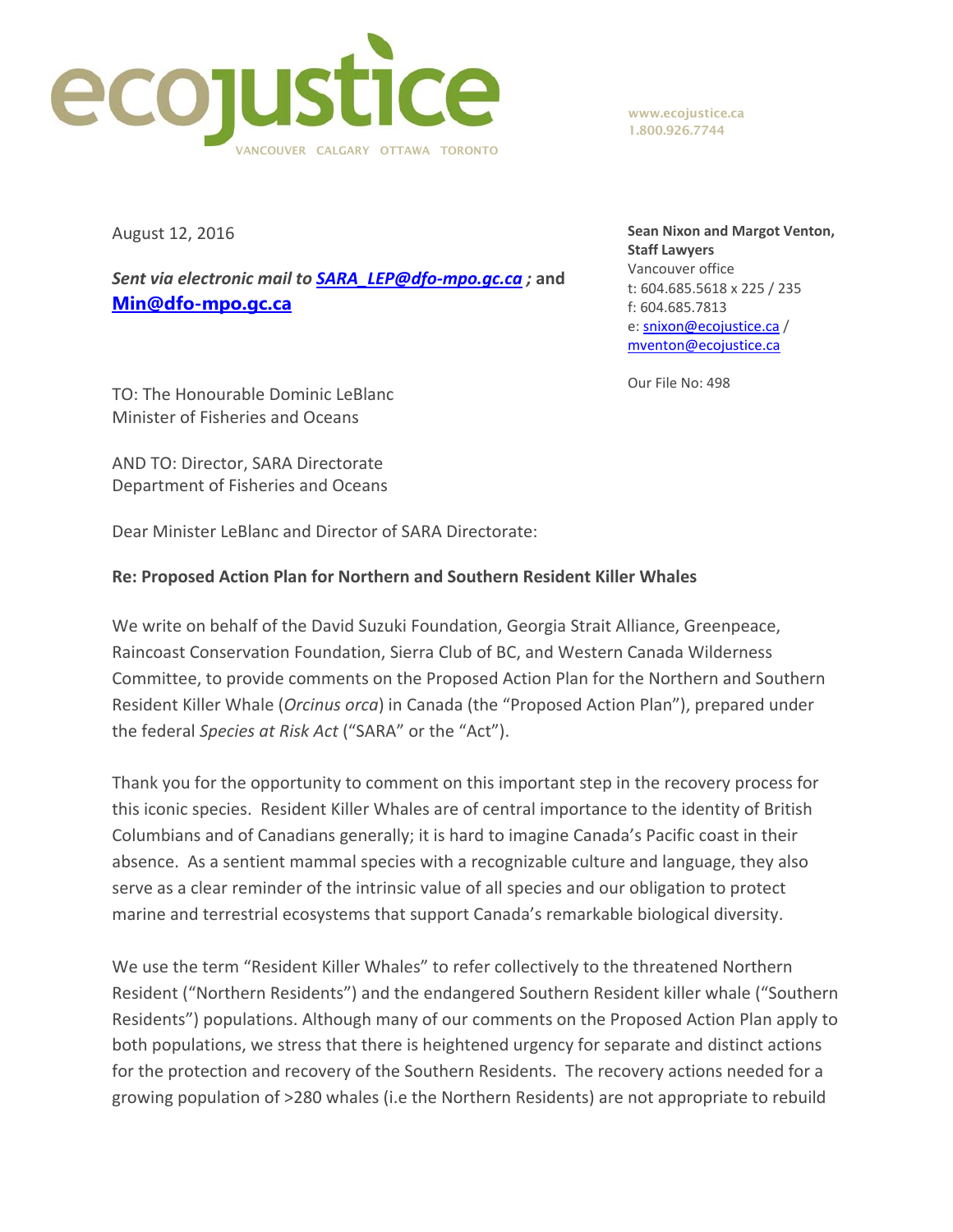an endangered population (arguably, critically endangered) of <85 whales ( i.e. the Southern Residents) that has experienced several periods of decline, periodic slight growth, and has a projected annual growth rate of 0.091% decline.<sup>1</sup> In addition, Southern Residents inhabit a more industrialized, polluted and high traffic region where a number of substantial industrial projects are currently proposed that will significantly and adversely affect the ability of this population to successfully forage and feed ‐ activities critical for their survival.

These comments are organized and presented under the following headings:

- 1. The Proposed Action Plan will not prevent extinction or provide for recovery of Resident Killer Whales
- 2. The legislation SARA requirements for action plans
- 3. The Proposed Action Plan does not implement the Recovery Strategy
- 4. Recovery measure to ensure that Resident Killer Whales have an adequate and accessible food supply to allow recovery
- 5. Recovery measures to ensure that disturbance from human activities does not prevent the recovery of resident Killer Whales
- 6. Recovery measures to ensure that chemical and biological pollutants do not prevent the recovery of Resident Killer Whale populations
- 7. Recovery measures to protect critical habitat for Resident Killer Whales and identify additional areas for critical habitat designation and protection
- 8. Conclusions and Summary of recommended recovery measures

## **1. The Proposed Action Plan will not prevent extinction or provide for recovery of Resident Killer Whales**

In addition to the detailed submissions on the recovery measures necessary to ensure prey availability for Resident Killer Whales; ensure physical and acoustic disturbance, marine pollution do not prevent recovery; and to protect critical habitat, we provide we provide the following overarching comments on the Proposed Action Plan. The Proposed Action Plan does not comply with the broad purposes or specific requirements of SARA:

1. It does not mitigate or prevent threats to Resident Killer Whales, or their critical habitat: reduced prey availability, physical and acoustic disturbance, and contaminations including from an oil spill. The Proposed Action Plan maintains status quo conditions, by



<sup>1</sup> Vélez‐Espino, LA, JKB Ford, E Ward, CK Parken, L LaVoy, K Balcomb ... & R Sharma. 2013. Sensitivity of resident Killer Whale population dynamics to chinook salmon abundance. Completion Report, Pacific Salmon Commission, Southern Boundary Restoration and Enhancement Fund, Vancouver BC. Herein called Vélez‐Espino et al. 2013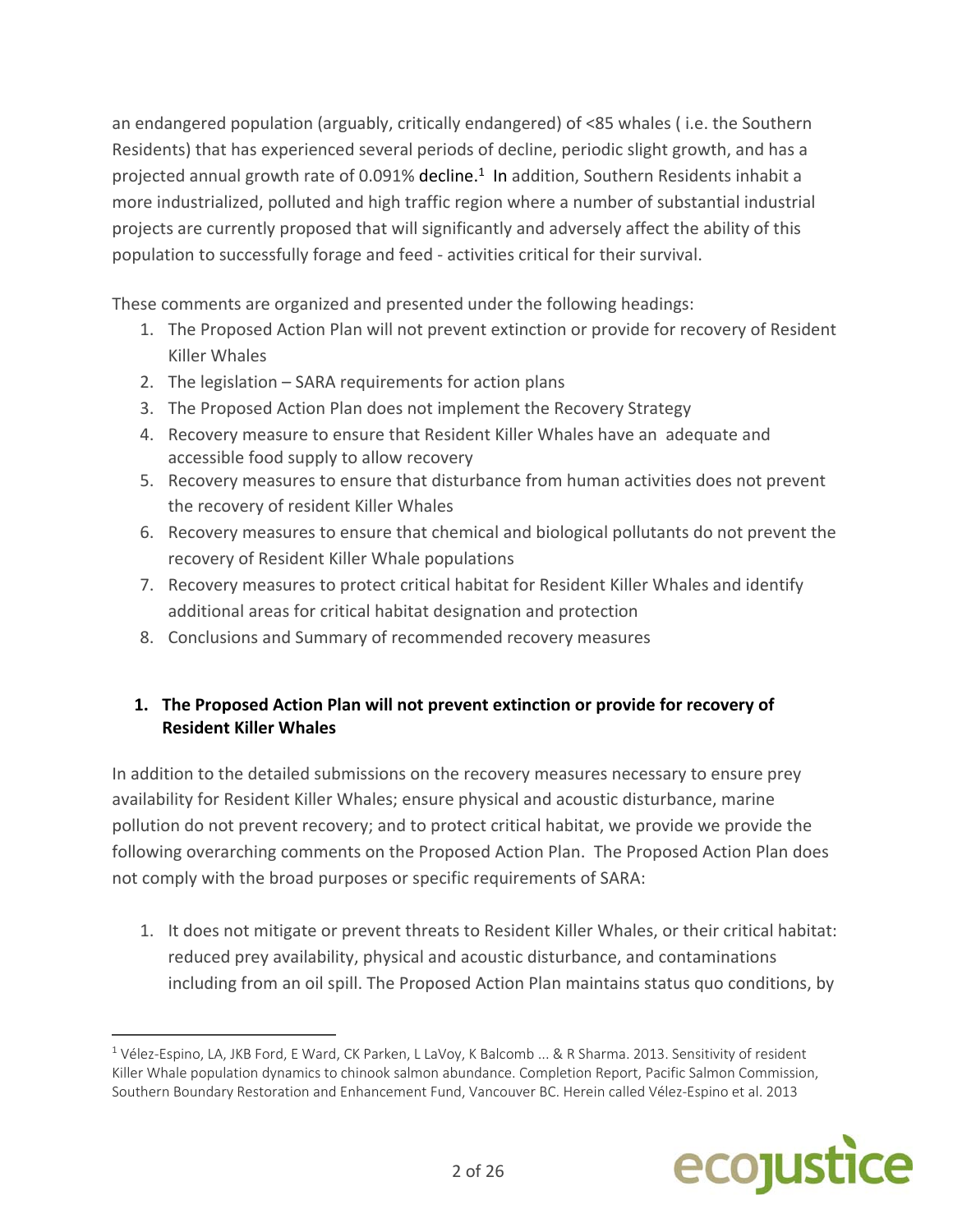focusing on monitoring studying and discussing the plight of Resident Killer Whales. It will not prevent the extinction of Canada's unique Southern Resident Killer Whale population or support its recovery. Analysis by Velez‐Espino et al. (2013) and Lacy et al.  $(2015)^2$  show that the Southern Resident population will not rebuild under status quo conditions;

- 2. Counter to section 49(1)(d) of SARA, It does not "implement" the Recovery Strategy for the Northern and Southern Resident Killer Whales (*Orcinus orca* in Canada (the "Recovery Strategy"), or "address the treats to the species". Rather, it is a tepid departure from the goals, objectives and recommended measures set out in the Recovery Strategy, which at best will maintain status quo conditions;
- 3. It fails to identify a quantitative recovery goal that would allow progress towards recovery to be measured; and finally
- 4. Despite the federal government's primary role (and the Minister of Fisheries and Ocean's role as competent Minister in particular) in preventing the decline of Resident Killer Whales and implementing recovery actions, the Proposed Action Plan is largely an abdication of the federal government's responsibility to undertake recovery measures, particularly for Southern Residents.

To address these overarching failings, and bring the Proposed Action Plan into compliance with the Act and SARA policy, the recovery measures should be converted into concrete actions that, singly and collectively, help maintain and recover Resident Killer Whale populations.

For example, and as discussed further below "investigate strategic fishery closures as a possible tool to reduce Resident Killer Whale prey competition" during poor Chinook return years (Proposed Action Plan "PAP" # 6), should read "close fisheries to reduce Resident Killer Whale prey competition during poor Chinook return years". Similarly, "Identify projects that may impact Resident Killer Whale critical habitat and provide advice on mitigation, if appropriate" (PAP # 12) should read "ensure or require that projects do not impact critical habitat".

As the document itself observes, the "majority of the activities in the plan focus on research". While ongoing research is always important, studying, modelling and discussing the threats to



<sup>&</sup>lt;sup>2</sup> Lacy RC, KC Balcomb, LJN Brent, DP Croft, CW Clark and PC Paquet. 2015. Report on Population Viability Analysis (PVA) model investigations of threats to the Southern Resident Killer Whale population from Trans Mountain Expansion Project. Prepared for NEB Hearing Order OH‐001‐2014 TMX ULC. Here in called Lacy et al. 2015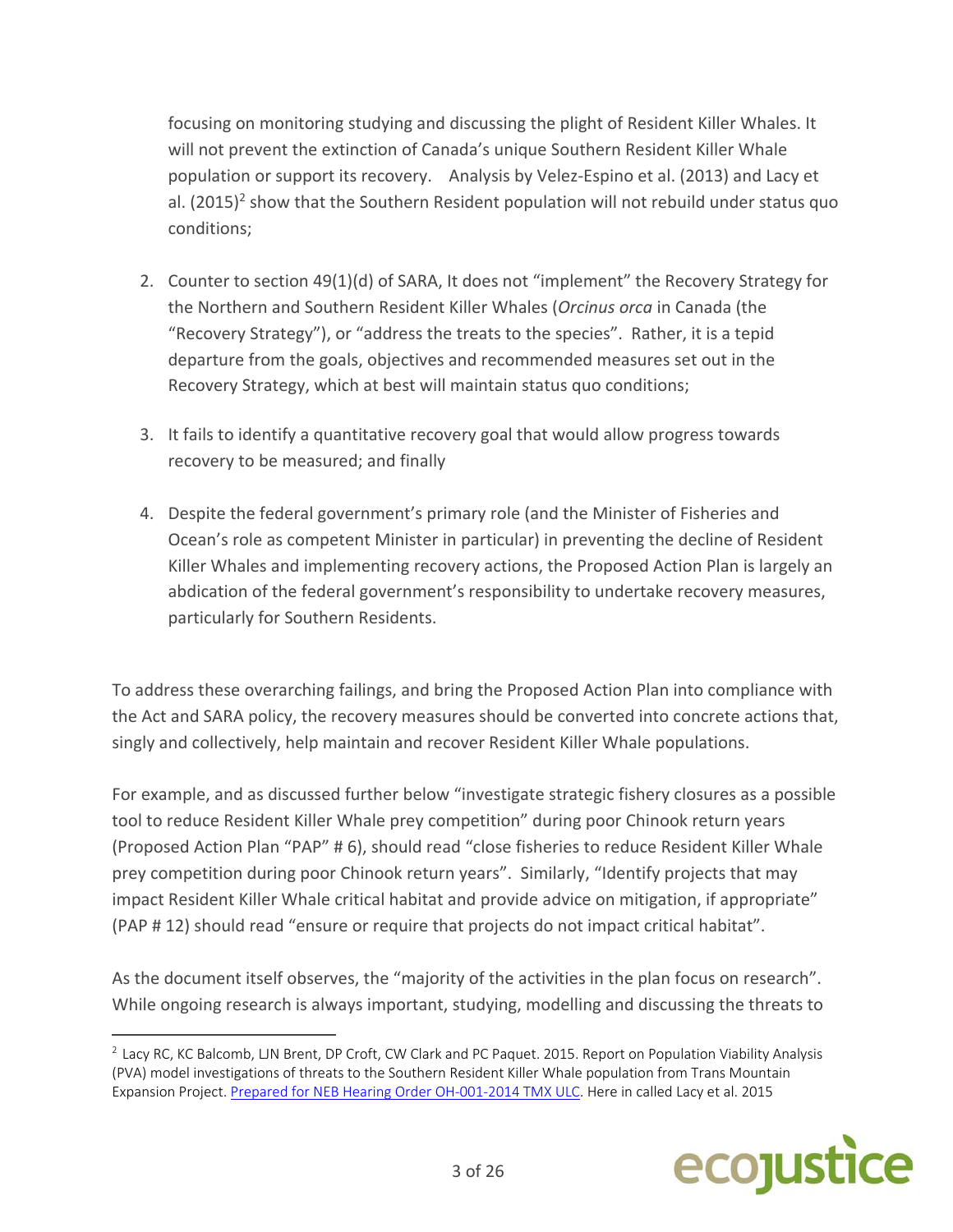endangered and threatened Resident Killer Whales without proposed actions to address those threats, is no longer acceptable. It has been 14 years since these whales were listed under SARA and no measures to reduce identified threats in their critical habitat have been undertaken; Southern Residents in particular need immediate, concrete actions (led by Fisheries and Oceans Canada]) to begin their recovery and prevent their extinction.

Commitments by DFO to make and enforce regulations under *SARA* and the *Fisheries Act* to ensure that whales have the required food and conditions they need to survive and recover, should be unequivocally clear. Through the recovery measures, DFO must also ensure that projects and activities in Resident Killer Whale critical habitat do not threaten or destroy that habitat, or negatively affect individuals.

## **2. The legislation – SARA requirements for action plans**

Action plans are one of the key, practical instruments in SARA for achieving the purposes of the Act: namely, to prevent the extinction of Canada's wildlife and to provide for their recovery. Resident Killer Whales are an "aquatic species", over which the federal government has a clear primary responsibility under SARA and under Canada's Constitution. If action plans for aquatic species are to achieve the broad purposes of the Act, they must set out a series of clear, practical steps that the federal government (and DFO, in particular) will take to implement the broad strategic directions set out in the recovery strategy for the species.

SARA was enacted in 2002. Its passage into law represented an important step in protecting Canada's wildlife and their habitat. In the preamble to SARA, Parliament recognized several important principles about protecting Canada's wildlife, including that:

*"Canada's natural heritage is an integral part of our national identity and history, [and] wildlife, in all its forms, has value in and of itself and is valued by Canadians for aesthetic, cultural, spiritual, recreational, educational, historical, economic, medical, ecological and scientific reasons…."*

The Act's preamble also makes explicit reference to Canada's commitment to protect biodiversity through the UN Convention on Biological Diversity:

"*Canadian wildlife species and ecosystems are also part of the world's heritage and the Government of Canada has ratified the United Nations Convention on the Conservation of Biological Diversity, [and] providing legal protection for species at risk will*

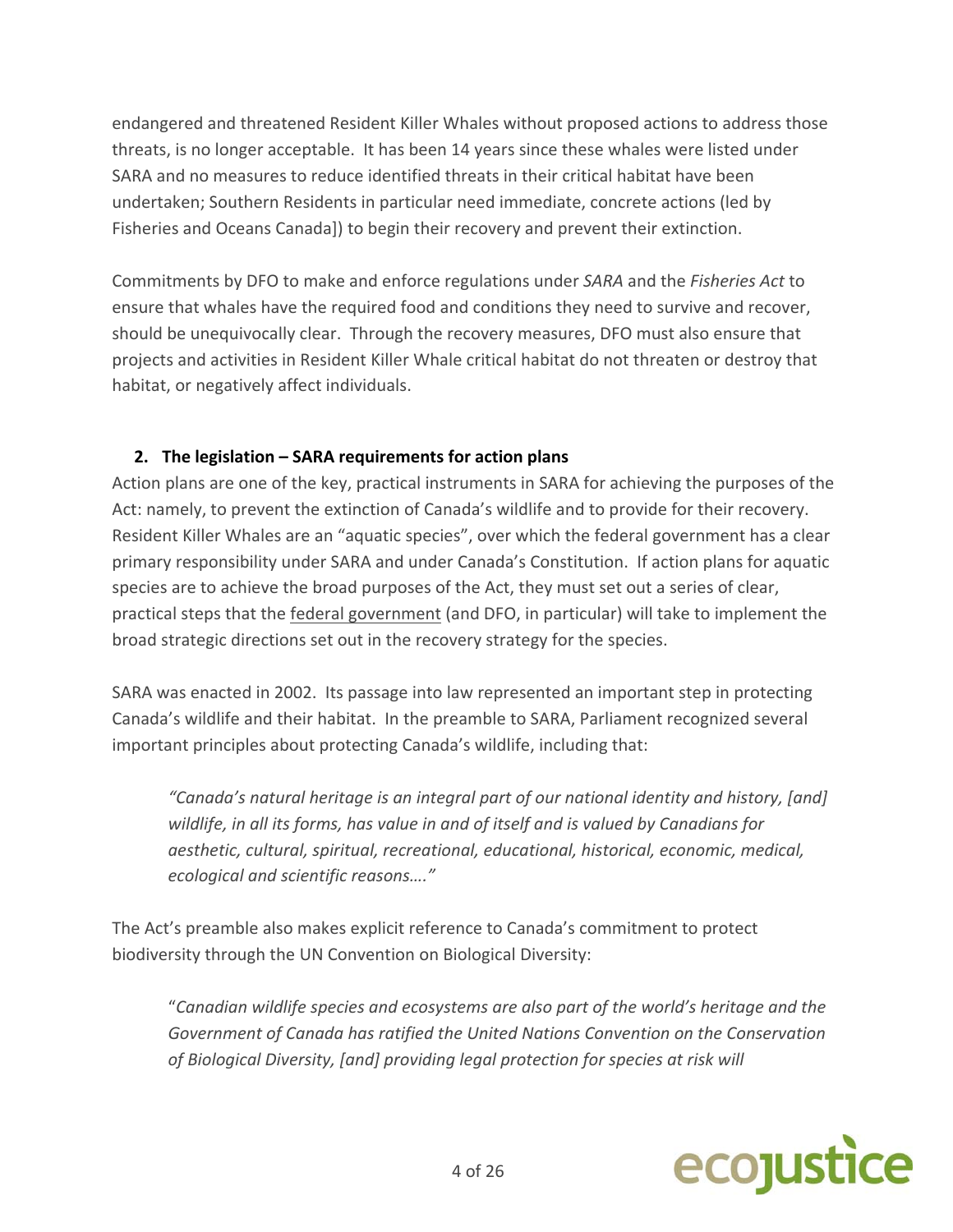*complement existing legislation and will, in part, meet Canada's commitments under that Convention…."*

In a recent case, the Federal Court found that SARA is "intended to implement Canada's obligations under the [Convention]"; the Court described "a universal legal concept whereby wildlife species and ecosystems are part of the world's heritage and it has become necessary to preserve the natural habitat of species at risk."3

As noted above, the explicit purposes of SARA, as set out in section 6, include: "to prevent wildlife species from being extirpated or becoming extinct, [and] to provide for the recovery of wildlife species that are extirpated, endangered or threatened as a result of human activity…". SARA achieves these broad purposes in several ways. For aquatic species that are listed as endangered or threatened, including Resident Killer Whales, the central provisions in SARA include the following:

- Once a species is listed, the Act makes it an offence to kill, harm, harass, capture or take an individual of the species (s. 32(1));
- Within a mandatory timeline after the species is listed, the competent minister must prepare a recovery strategy (see sections 37, 41(1), 42 & 43) that, among other things:
	- o identifies threats to the species and its habitat and describes the broad strategy to be taken to address those threats;
	- o identifies the species' critical habitat;

- o sets population and distribution objectives that will assist the recovery and survival of the species, and describes the research and management activities needed to meet those objectives; and
- o states when one or more action plans in relation to the recovery strategy will be completed.
- Within 180 days of the time the recovery strategy is completed, the competent minister must make a SARA order to protect any unprotected portions of the aquatic species' critical habitat from destruction (sections 57‐58);
- The competent minister must prepare an action plan that describes how the broad strategy for addressing threats to the species (as set out in the recovery strategy) will be implemented (sections 47‐55); and,

<sup>3</sup> See *Centre Québécois du droit de l'environnement v Canada (Minister of the Environment)*, 2015 FC 773, at para 6. See also the UN Convention on Biological Diversity, available at: https://www.cbd.int/convention/text/. Relevant articles include 7(c), 8 & 14.

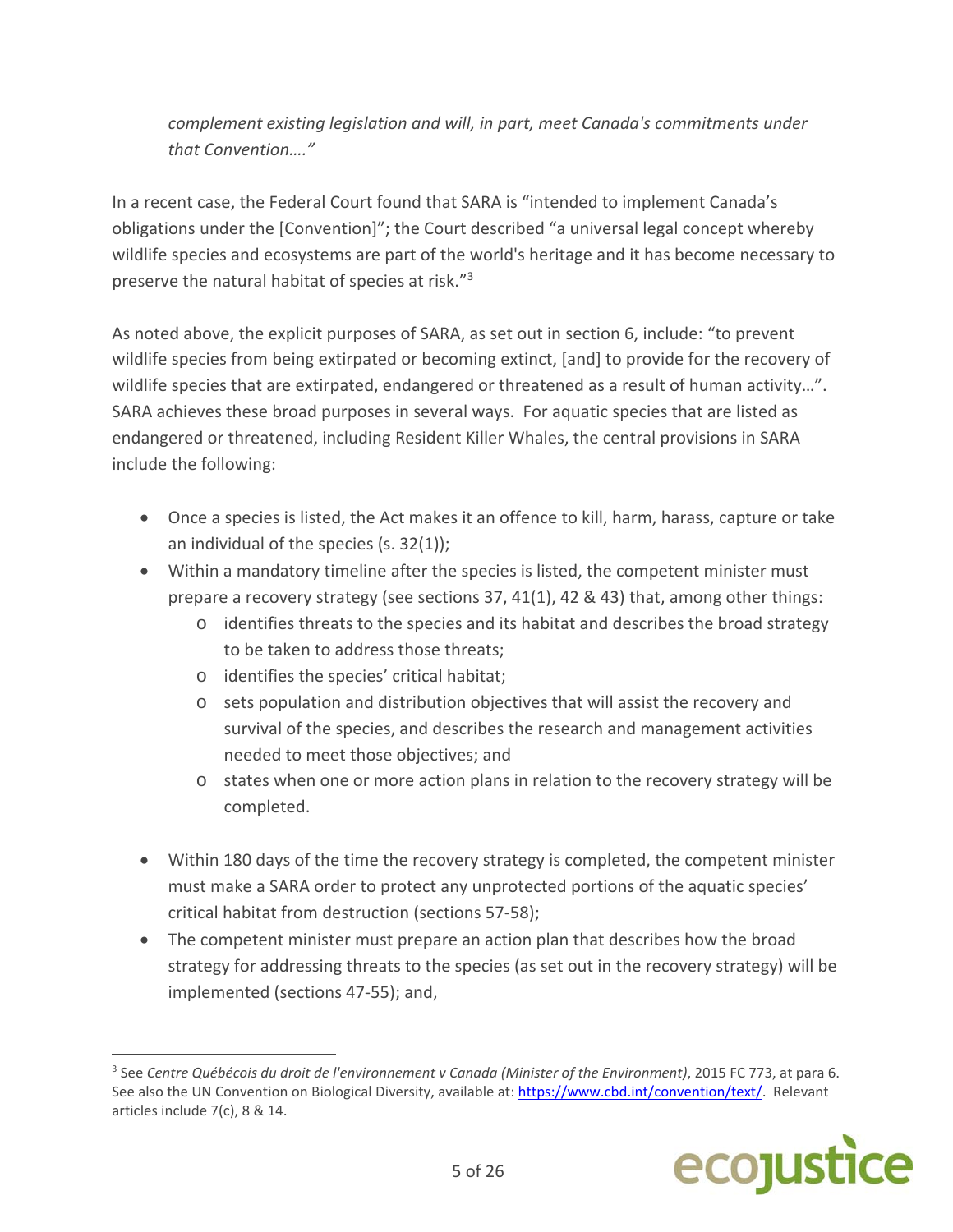The competent minister must make any necessary regulations under SARA and use powers under other federal legislation for the purpose of implementing the measures included in the action plan (sections 53, 54 and 59).

SARA imposes several explicit duties on you, as a competent minister for the Resident Killer Whales, in preparing the action plan for the species.

Section 38 of SARA imposes a duty on you in preparing the action plan to "consider the commitment of the Government of Canada to conserving biological diversity and to the principle that, if there are threats of serious or irreversible damage to the listed wildlife species, cost-effective measures to prevent the reduction or loss of the species should not be postponed for a lack of full scientific certainty."

As one example in the case of the Southern Residents, this means that you, as the Minister on behalf of Canada, must act to respond to urgent threats posed to whales from shipping noise. As you are aware, a major shipping lane transects the Canadian portion of the Salish Sea identified and legally protected as Southern Resident critical habitat. Best available science indicates that the Salish Sea hosts the nosiest waters on the BC coast.<sup>4</sup> As a consequence of shipping, more than 90% of available communication space for killer whales can be lost in portions of their critical habitat during periods of high traffic.<sup>5</sup> Analysis shows that increasing ocean noise will contribute to the decline of the Southern Resident population.<sup>6</sup>

Several proposals are currently under consideration, each of which would significantly increase the number of ships transiting critical habitat. Although continuing to study the effects of shipping noise and produce a noise budget is important, evidence shows that existing noise already interferes with the basic life processes of killer whales.<sup>7</sup> The federal government has an obligation and the jurisdiction to regulate adverse effects on SARA listed endangered species, such as the Southern Residents, in critical habitat. Further, it has the jurisdiction to withhold

 $7$  Veirs, S, V Veirs & JD Wood. 2015. Ship noise in an urban estuary extends to frequencies used for echolocation by endangered killer whales (No. e1216). PeerJ PrePrints; Clark 2015.



<sup>4</sup> Williams, R., CW Clark, D Ponirakis & E Ashe. 2014. Acoustic quality of critical habitats for three threatened whale populations. Animal Cons. 17:174‐185 Herein called Williams et al. 2014; Erbe, C, A MacGillivray and R Williams. 2012. Mapping cumulative noise from shipping to inform marine spatial planning. J. Acous. Soc. Am., *132*(5) Herein called Erbe et al. 2012; Clark, C.W. 2015. Potential Acoustic Impacts of Vessel Traffic from the Trans Mountain Expansion Project on Southern Resident Killer Whales. Prepared for the NEB Hearing Order OH‐001‐2014 TMX ULC, Herein called Clark 2015.

<sup>5</sup> Williams et al. 2014

 $6$  Lacy et al. 2015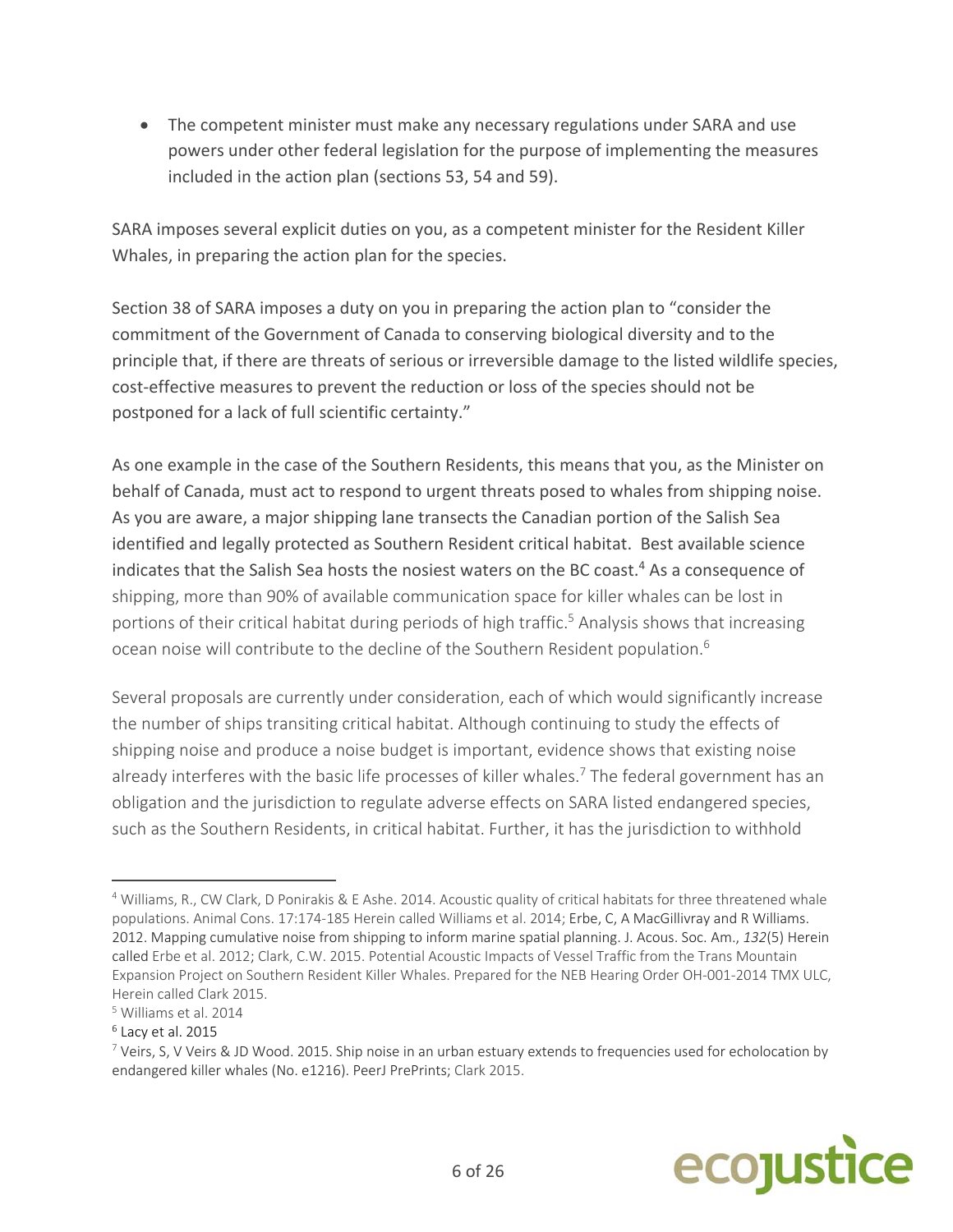authorization of projects that will have adverse effects on Southern Residents until such a time as proper mitigation to reduce ocean noise and its consequent adverse effects on killer whales is in place.

Under section 47 of SARA, you have an explicit duty to prepare one or more action plans for the Resident Killer Whales. Importantly, the action plan must be "based on the recovery strategy" for the species (s. 47) and must set out measures that will "implement the recovery strategy, including those that address the threats to the species and those that help to achieve the population and distribution objectives…" (s. 49(1)(d)). The Proposed Action Plan's failure to implement and reflect the Recovery Strategy for Resident Killer Whales will be addressed in detail in later sections of this letter

The required contents of an action plan are set out in section 49(1), and include:

(a) an identification of the species' critical habitat, to the extent possible, based on the best available information and consistent with the recovery strategy, and examples of activities that are likely to result in its destruction;

(b) a statement of the measures that are proposed to be taken to protect the species' critical habitat, including the entering into of agreements under section 11;

(c) an identification of any portions of the species' critical habitat that have not been protected;

(d) a statement of the measures that are to be taken to implement the recovery strategy, including those that address the threats to the species and those that help to **achieve the population and distribution objectives,** as well as an indication as to when these measures are to take place;

(d.1) **the methods to be used to monitor the recovery of the species** and its long‐term viability; [and]

(e) **an evaluation of the socio‐economic costs of the action plan and the benefits to be derived from its implementation** [emphasis added.]

The RENEW Recovery Handbook, $8$  which was developed with the participation of the Department of Fisheries and Oceans, includes a section on action plans and a proposed template. The Handbook provides a helpful description of the purpose and required contents of action plans, at page 50, noting that action plans must describe what is to be done to achieve recovery goals, that proposed actions must be doable (i.e. workable or achievable), and that responsibilities should be clearly identified:

 <sup>8</sup> National Recovery Working Group. 2005. Recovery Handbook (ROMAN). 2005‐2006 Edition, October 2005. Recovery of Nationally Endangered Wildlife, Ottawa, Ontario. 71 pp. plus appendices.

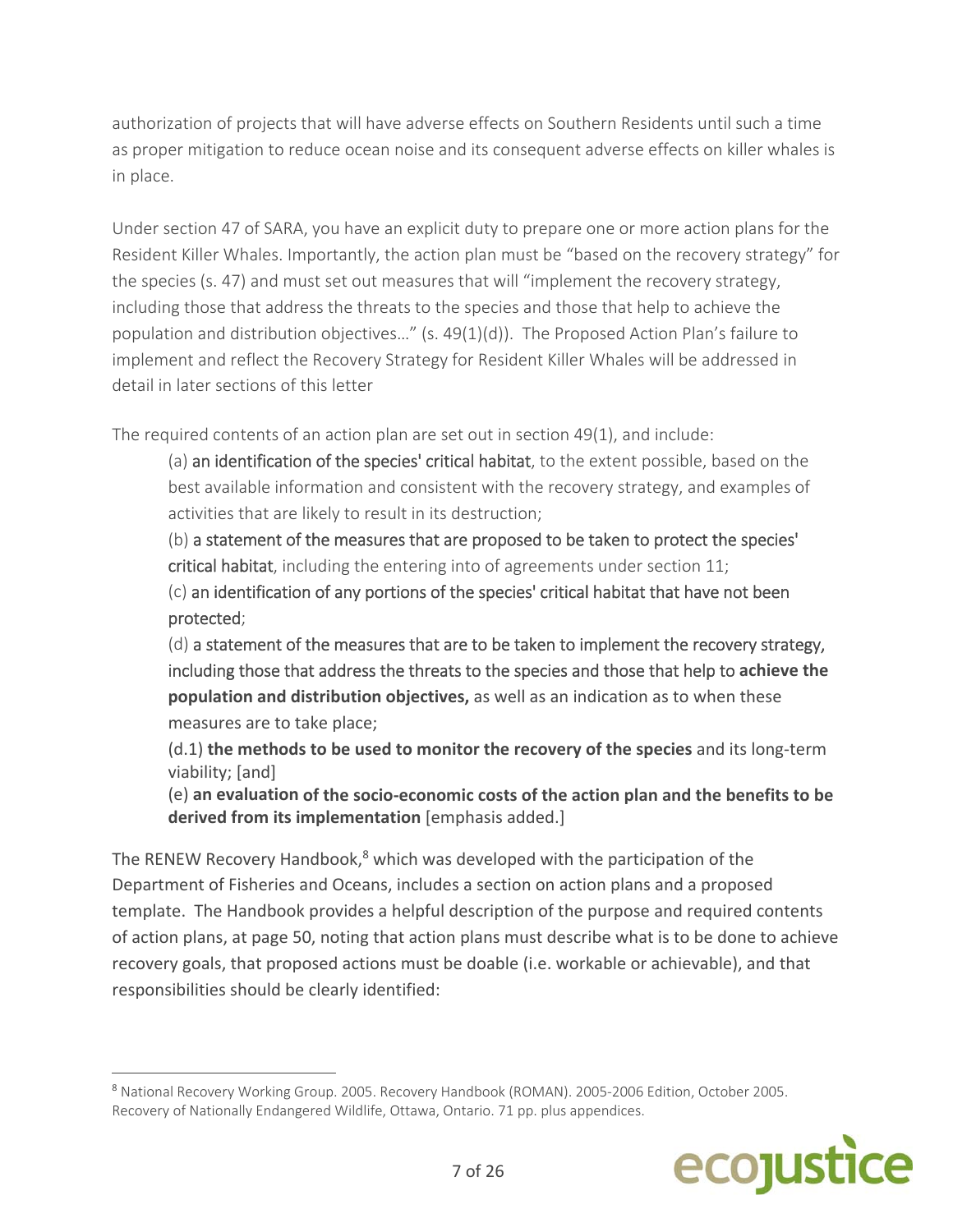The second part of a two-part national recovery plan consists of one or more recovery action plans that **outline what needs to be done to achieve the recovery goals and objectives identified in the recovery strategy** (the first part of the two‐part plan.)

[….]

… the proposed activities [in an action plan] should correspond to goals, objectives, approaches and priorities identified in the recovery strategy and should be developed in consultation with the recovery team or strategic planners. **The actions should be doable, and timeframes and responsibilities should be identified**.

As will be discussed in more detail below, in many instances the Proposed Action Plan does not even identify a person responsible for implementing the various measures set out in the table.

Finally, sections 53, 54 and 59 of SARA impose a duty on you to make any regulations that you consider necessary for the purpose of implementing the measures included in an action plan for the Resident Killer Whales. These regulations can either be made under s. 59 of SARA (if they relate to protection of critical habitat), or under s. 53 (if they do not relate to protection of critical habitat). Section 54 gives you a related power and duty to make regulations or to use any other powers you have under any other Act of Parliament (for example, under the *Fisheries Act* and the *Oceans Act*) to implement the measures included in the action plan.

Given that you have a clear, primary responsibility for protecting Resident Killer Whales under Canada's Constitution and under federal legislation (including SARA and the *Fisheries* Act), the action plan should describe in some detail how you will use your powers under SARA and other legislation to protect and provide for the recovery of these species. While other parties and jurisdictions may have a supporting role in helping implement actions to achieve the species' recovery, you as a competent minister under SARA and as the minister responsible for the health of Canada's oceans must have a primary role in recovering the Resident Killer Whales and preventing their extinction. As described in more detail below, the Proposed Action Plan fails to set out measures that reflect your and DFO's primary role.

# **3. The Proposed Action Plan does not implement the Recovery Strategy or conform to SARA policy**

As stated above, the intent of the Proposed Action Plan, as confirmed by both the Act and SARA policy, is to implement the Recovery Strategy

We are concerned that there are inconsistencies between the objectives, strategies and measures to achieve recovery and protect critical habitat established in the Recovery Strategy and the recovery measures set out in the Proposed Action Plan. In particular, where the

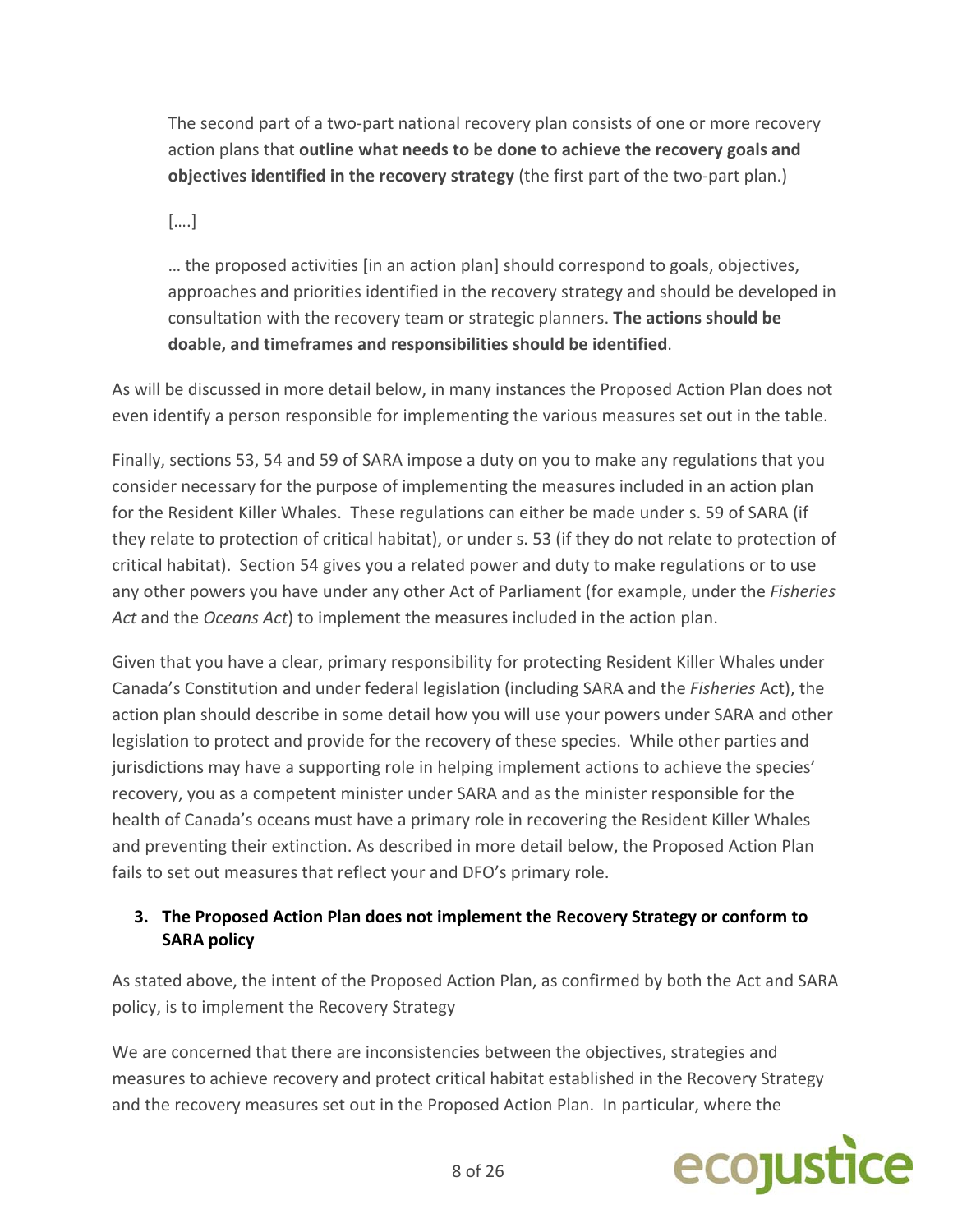Recovery Strategy identifies the need to "regulate", "control", "reduce" or "limit" a potentially harmful activity the Proposed Action Plan does not provide for any such action. Instead the majority of the activities in the plan focus on research – a fact acknowledged in the documents itself (PAP p. 26). To address these inconsistencies DFO must be true to the intention of the Recovery Strategy and regulate where such action was originally envisioned by the Resident Killer Whale Recovery Team.

Further as, stated above, the Proposed Action Plan fails to identify a quantitative recovery goal, as envisioned in the Recovery Strategy (RS. P. 47). As stated above it is essential to meeting a target that you know what you are aiming for.

Finally, we are concerned that Table 3 does not conform to SARA policy, which, as described above, requires that time frames and responsibilities be identified in an action plan. Table 3 identified measures that "represent opportunities for other jurisdictions, organizations to lead". Our concern with Table 3 is that the recovery measures identified therein might not ever happen. DFO appears to share this opinion, given that they do not include Table 3 recovery measures in the evaluation of socio‐economic costs and benefits in section 3 of the Proposed Action Plan (PAP p. 26). The timeline line for near all of the Table 3 recovery measures is "unknown" or "uncertain". Further, with only a few exceptions the "suggested other jurisdiction or organization" responsible for carrying out the recovery measure is not an identifiable agency or body, but instead a category or broad label. For example recovery measure # 91 "quantify the current levels of containment concentrations in Killer Whales", identified as a "high priority" is to perhaps be done by "stakeholders and ENGOs" on an "uncertain timeline". To comply with SARA policy a specific ENGO or stakeholder should be identified and a timeline provided. Absent this detail the measures in Table 3 are a wish list and should not be included in the Proposed Action Plan, unless they are expressly flagged as aspirational measures that might not happen.

We provide the following comments on the inconsistencies between the Recovery Strategy and the Proposed Action Plan with respect to strategy and measures to ensure prey availability; protect Resident Killer Whales from physical and acoustic disturbance, and environmental contamination including from an oil spill; and protection of critical habitat.

#### **3.1 Prey availability**

The Recovery Strategy identifies the need to both protect the access of Resident Killer Whales to important feeding areas, and ensure that Resident Killer Whale prey populations are adequately protected from anthropogenic factors "such as exploitation" (RS pg. 49)

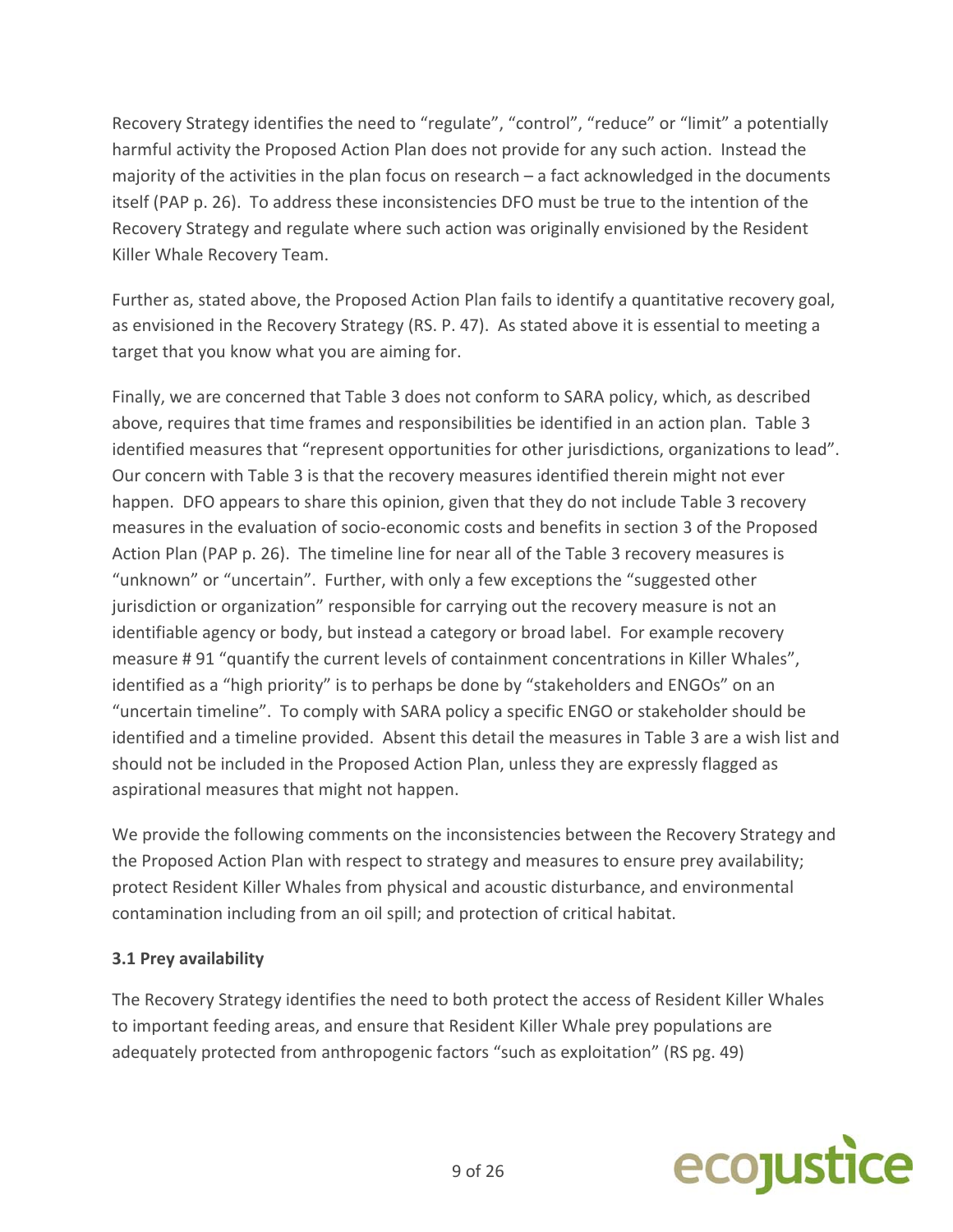The Recovery Strategy identifies some mechanisms through which this could be achieved including by mitigating threats to key prey populations and their habitat (RS. P. 48); ensuring that fisheries management plans incorporate adequate supply of prey for resident killer whales, even in changing climate scenarios (RS pg. 45); and developing "guidelines for human activities in important whale feeding areas" (RS p. 53).

### **3.1.1 Failure to protect stocks targeted by Southern Resident Killer Whales**

By contrast, the Proposed Action Plan proposes only to "investigate" fisheries closures as a "possible tool" to use in poor Chinook return years. This falls drastically short of "ensuring" Chinook are adequately protected from exploitation. High exploitation rates on Chinook stocks known to be important in the diets of Southern Residents are pervasive, even in years when Chinook abundance is exceptionally low.

Many southern BC Chinook populations are depressed below their sustainable (MSY) spawner targets, yet directed fishing on these populations continues at exploitation levels as high, and higher than, 40%. For example, 60% of Chinook populations (CUs, 13 out 21) that contain higher levels of wild spawning Chinook show a decline in spawner abundance of more than 50% in the last 12-15 years.<sup>9</sup> This means that the primary prey Resident killer Whales rely on, especially in the spring and summer, is substantially below past levels that sustained the Southern Residents. Despite the implication for Resident Killer Whale survival, DFO has not constrained fisheries.

Fraser Spring and Summer 52 stream-type Chinook are a case in point. Estimates of sustainable spawner targets (S<sub>MSY</sub>) for these Chinook are approximately 138,000 spawners.<sup>10</sup> The number of spawners at half of this S<sub>MSY</sub> target is 69,000 spawners. Even at 50% of the target, this salmon escapement goal has been met only once in the last 10 years. A disturbing lack of consequential effort to achieve MSY spawner targets exists in Chinook management. Beyond SMSY targets, Chinook recovery targets at SMAX would be an escapement goal where both Chinook and Southern Resident recovery are being maximized. Instead of this, directed fisheries continue on these salmon populations when their abundance is depressed far below sustainable levels.



<sup>&</sup>lt;sup>9</sup> Riddell, B., M Bradford, R Carmichael, D Hankin, R Peterman & A Wertheimer. 2013. Assessment of Status and Factors for Decline of Southern BC Chinook Salmon: Independent Panel's Report. Prepared with the assistance of DR Marmorek and AW Hall, ESSA Tech Ltd., Vancouver, BC for Fisheries and Oceans Canada (Vancouver. BC) and Fraser River Aboriginal Fisheries Secretariat (Merritt, BC). xxix + 165 pp. + Appendices.

<sup>&</sup>lt;sup>10</sup> 2015/2016 Draft Salmon Integrated Fisheries Management Plan Southern BC Page 58 of 253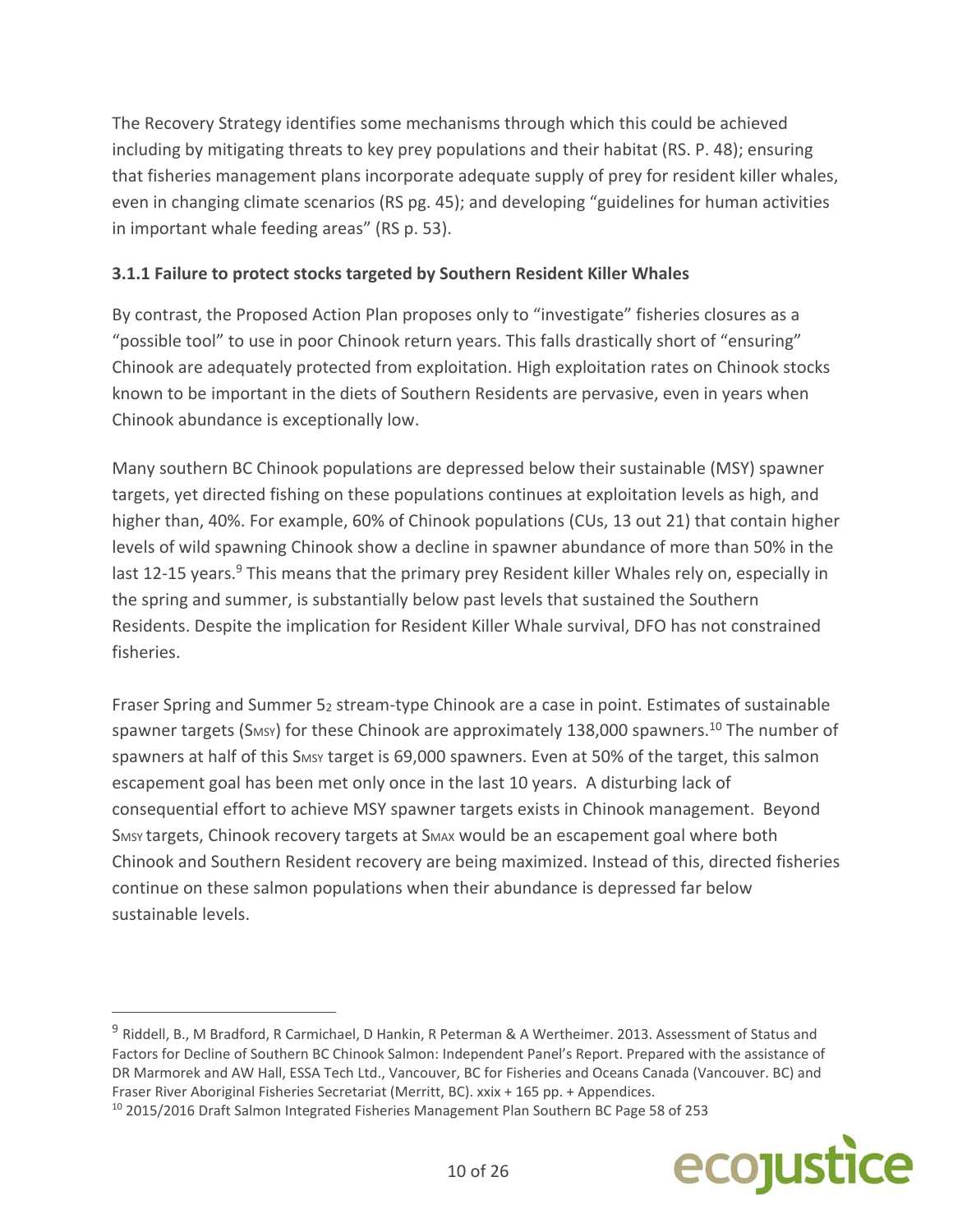Table 1: Terminal run size (before in-river fisheries occur) and escapement for Spring and Summer  $5<sub>2</sub>$ Chinook 2008‐2014.11 Southern Resident killer whales are known to target these Chinook salmon. A sustainable target for this aggregate is estimated at 138,000 Chinook spawners; actual escapement is less than half this target. An escapement goal that maximizes Chinook recovery and benefits to killer whales would be slightly above 138,000.

| Year | <b>Brood YR</b><br><b>ESC</b> | In<br>season<br>terminal<br>run size <sup>a</sup> | <b>Reconstructed</b><br><b>Terminal Run</b><br><b>Size</b> | CTC*<br>Escapement<br><b>Index</b> | <b>Escapement</b><br>b | <b>Implied</b><br>R/S <sup>c</sup> |
|------|-------------------------------|---------------------------------------------------|------------------------------------------------------------|------------------------------------|------------------------|------------------------------------|
| 2008 | 104,299                       | $^{\sim}61,000$                                   | 51,483                                                     | 32,581                             | 39,269                 | 0.61                               |
| 2009 | 74,257                        | $^{\sim}63,001$                                   | 72,143                                                     | 47,123                             | 53,234                 | 1.20                               |
| 2010 | 49,710                        | $^{\sim}62,000$                                   | 50,234                                                     | 36,513                             | 41,704                 | 1.25                               |
| 2011 | 52,867                        | 50,390                                            | 45,698                                                     | 30,674                             | 32,487                 | 1.07                               |
| 2012 | 27,661                        | 42,730                                            | 34,326                                                     | 21,297                             | 24,302                 | 1.53                               |
| 2013 | 39,269                        | 38,550                                            | 40,698                                                     | 30,155                             | 36,169                 | 1.28                               |
| 2014 | 53,234                        | 47,550                                            | 93,147                                                     | 56,841                             | 77,761                 | 2.16                               |
|      |                               |                                                   |                                                            |                                    |                        |                                    |

a Albion run size used for management purposes

b total escapement method includes infilling for missing esc data

c Recruits /Spawner assumes returns and esc are all 5 yr olds. Pre fishery recruitment is estimated by assuming a marine harvest rate of 19%

\* Chinook Technical Committee of the Pacific Salmon Commission

#### **3.1.2 Lack of protection for important feeding areas**

The Recovery Strategy identifies the need to protect access to important feeding areas, including by recommending development of guidelines for human activities in important whale feeding areas (RS p. 48‐9 and 54). The Proposed Action Plan does not provide any action to implement this strategy, despite the known movements of Southern Residents in conjunction with those of their preferred prey – Chinook salmon.

The most important seasonal feeding grounds in the Canadian portion of Southern Resident critical habitat include Boundary Passage, Swanson Channel off North Pender Island, the southern tip of Vancouver Island, and the mouth of the Fraser River delta (Felleman et al. 1991, Ford et al. 2000, K.C. Balcomb, unpubl. Data, NOAA 2006). These sites are major corridors for migrating salmon and can contain high concentrations of recreational and sometimes,

<sup>&</sup>lt;sup>11</sup> 2016 Fraser River Chinook key information for Management. First Nations Forum March 8-10 Nanaimo, BC

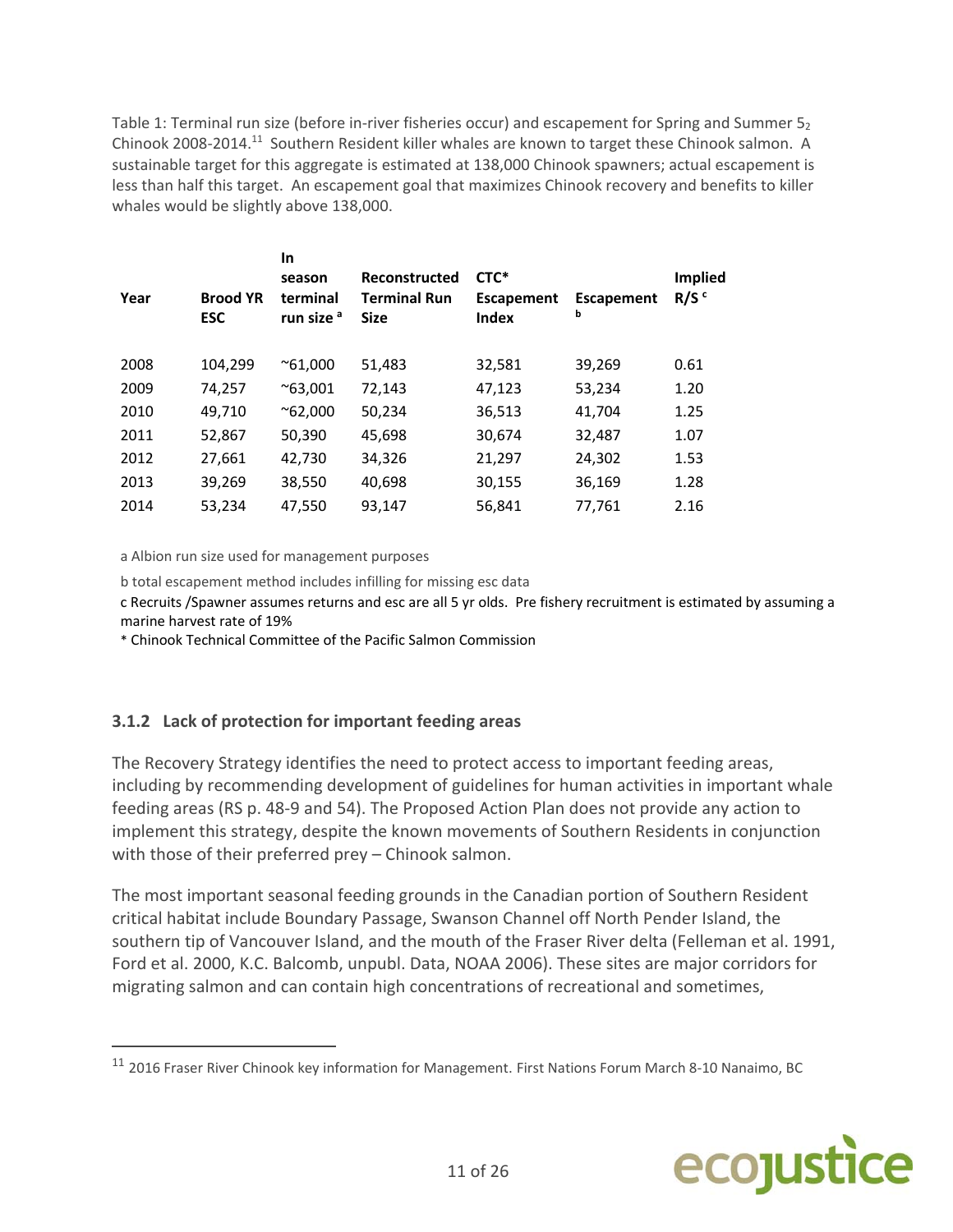commercial fishing vessels. These sites are not in any way protected to allow Southern Residents to feed in an undisturbed environment.

## **3.1.3 Physical and Acoustic Disturbance**

The Recovery Strategy identifies that ocean noise, including from shipping, interferes with Resident Killer Whales ability to carry out their basic life processes (RS 27‐33). It is further known that Resident Killer Whale critical habitats are the nosiest places on the BC Coast, and that human caused ambient noise is at threshold levels in particular in Southern Resident Critical Habitat (Williams et al. 2014). Additionally the Recovery Strategies identifies physical disturbance from vessels and in particular whale watching as a threat to the whales and their critical habitat (RS p. 26‐7). We also know that whale watching of Southern Residents is a major industry and that during the summer months the Southern Residents are almost continuously watched and followed throughout daylight hours while in the Canadian portion of critical habitat.

The Recovery Strategy identifies the need to ensure that disturbance from human activities does not prevent the recovery of Resident Killer Whales (RS p. 50‐1). The Recovery Strategy specifically recommends developing and enforcing "regulations" and "guidelines" as well as creating and protecting "sanctuaries", to "reduce or eliminate" physical and acoustic disturbance of resident killer whales under the *Fisheries Act* or *Oceans Act* (RS p. 50). The Recovery Strategy further recommends such measures as licencing to "control" and "limit" disturbance activities, including amending the current *Marine Mammal Regulations* under the *Fisheries Act* (RS p. 44). These are all measures which could be implemented by DFO alone.

By contrast the Proposed Action Plan proposes no measures that would "control" disturbance, or "limit" physical and acoustic disturbance from human activities on Resident Killer Whales, let alone "reduce" or "eliminate" such disturbance. For example, the Proposed Action Plan includes "assessing" the cumulative effects of potential anthropogenic impacts on killer whales (# 8), but stops short of controlling or limiting those impacts.

Further, despite the clear intention of the Recovery Strategy to do so, the Proposed Action Plan does not propose regulating or licencing activities that cause physical or acoustic disturbance. This is despite the fact that DFO has been publically discussing regulating such activities through amendments to the *Marine Mammal Regulations* for almost 15 years.

Immediate regulatory action needs to be taken, in line with the Recovery Strategy, to regulate noise in critical habitat – through for example the creation of a noise budget – as well as regulating activities that generate ocean noise such as seismic activity, sonar, and perhaps most urgently shipping. Further, regulatory action needs to be taken, in line with the Recovery Strategy, to better regulate physical disturbance from boats, in particular in critical habitat.

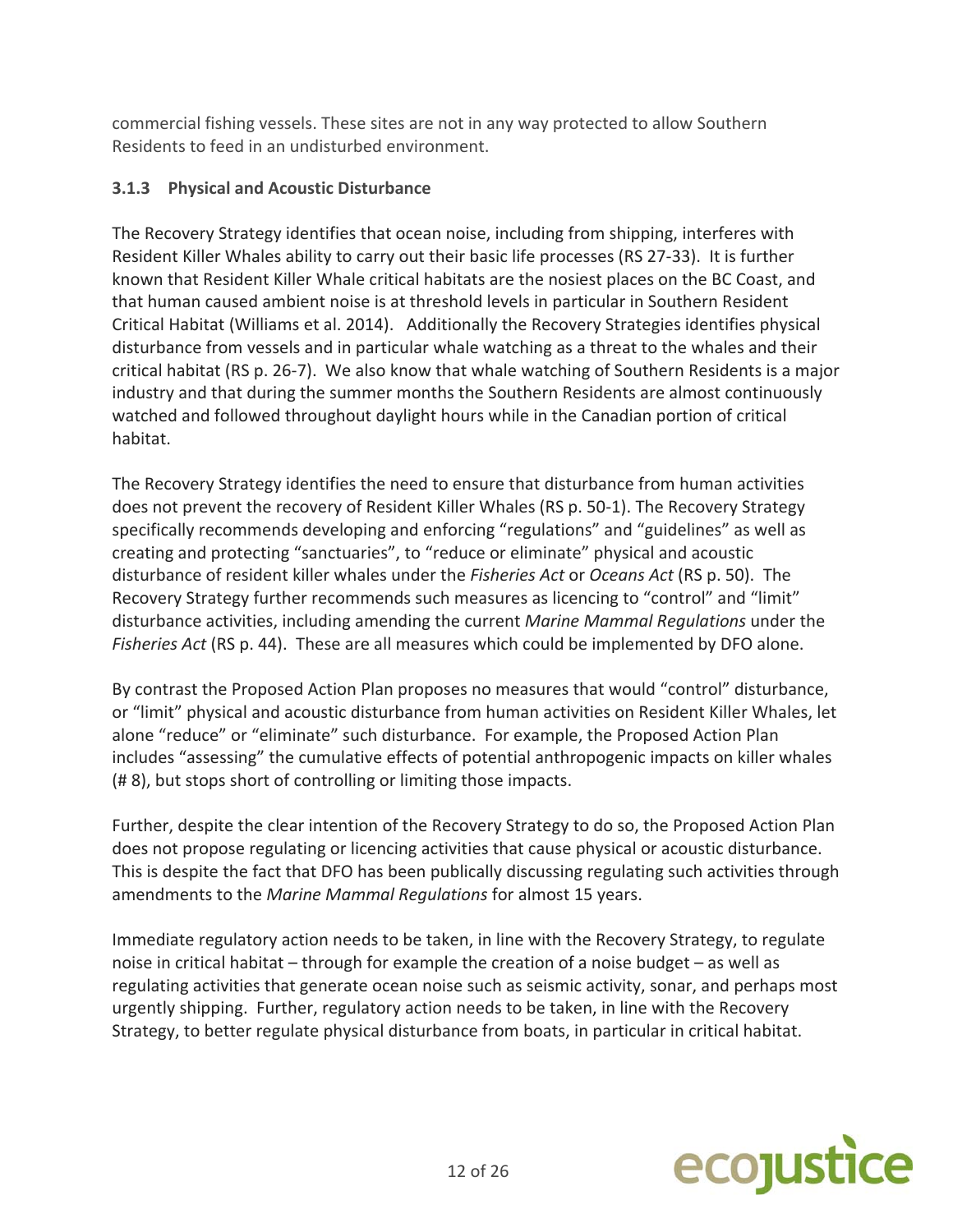#### **3.2 Environmental Contamination**

COSEWIC identifies contamination in Resident Killer Whales as a reason for their designation as endangered and threatened species (RS. P. 1). We also know that pollution likely led to the extinction of other populations of Killer Whales in Alaska and more recently in the UK.

The Recovery Strategy states as an objective ensuring that chemical and biological pollutants do not prevent the recovery of Resident Killer Whale populations*.* The Recovery Strategy identifies measures such as introducing and strengthening "national and international agreements" and "regulation" to "reduce" the introduction of chemicals that have the potential to adversely affect the health of Resident Killer Whales or their prey into the environment (RS p. 44 and 49). The Recovery Strategy identifies specific laws which is recommends strengthening including the *BC Environmental Management Act*, the *Canadian Environmental Protection Act*, the *Pest Control Products Act,* the *Integrated Pest Management Act* and the *Fertilizer Act* (RS. P. 44). The Recovery Strategy recommends increased enforcement of existing regulation and the need to enforce any new regulations (RS p. 49). The Recovery Strategy further recommends upgrading wastewater treatment (p. 44).

Again, the Proposed Action Plan fails to include recovery measures that will regulate, limit or control marine pollution such as enforcing existing law or strengthening or enacting new regulation as recovery measures.

For example the Proposed Action Plan proposes to "identify" and "monitor" contaminants of concern (PAP # 58), but stops short on banning, controlling or regulating such contaminants. There is a proposal to "incorporate knowledge of distribution, foraging behavior and contaminant bioaccumulation in killer whales into chemical regulation development" (PAP # 65), but this measure also falls short of clearly stating that chemicals will be regulated to protect whales.

The Proposed Action Plan does not proposed upgrading waste water treatment as a recovery measure, despite the fact that waste water effluent and treatment is federally regulated by DFO. Instead it proposes the DFO will "work with" municipal agencies tasked with domestic, agricultural and industrial discharges" (PAP # 76).

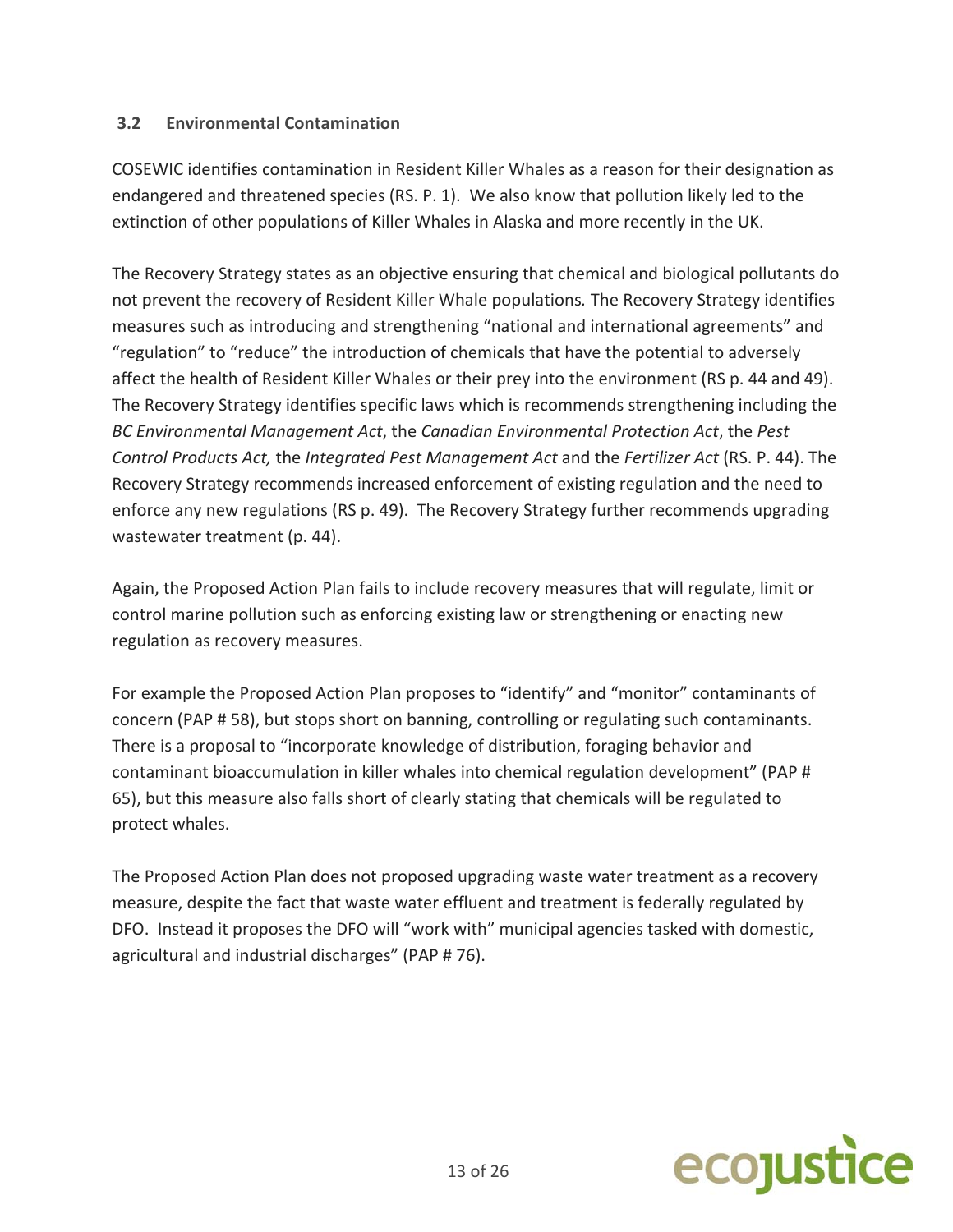### **3.4 Critical habitat**

The Recovery Strategy further recommends establishing Marine Protected Areas under the *Oceans Act* to protect important features and places within critical habitat (RS p. 43) and in particular establishing acoustic sanctuaries.

The Proposed Action Plan retreats from the recommended measure of "establishment" of an MPA under the *Oceans Act* replacing it with "investigate" the use of protected areas to protect important foraging and beach rubbing locations (PAP # 7). The Proposed Action Plan is silent on the issue of establishing acoustic sanctuaries.

# **4. Recovery Measure to ensure that Resident Killer Whales have an adequate and accessible food supply to allow recovery**

### **4.1 We know that Resident Killer Whales need Chinook salmon**

The Recovery Strategy recognizes that "[Resident Killer] Whales forage selectively for certain salmonids regardless of abundance", and that "Chinook salmon is the predominant prey species" (RS p. 10).

Further we know that the abundance of Chinook salmon strongly influences birth, growth, and mortality rates of Resident Killer Whales and is linked to their level of nutritional and physiological stress.12 We also know that a strong positive correlation between high mortality in Resident Killer Whales and low abundance of Chinook salmon has been established to the extent that Chinook availability is considered the primary limiting factor for Resident Killer Whale survival (Lacy et al. 2015, Ford et al. 2010). Lacy et al. (2015) identified reduced consumption of Chinook salmon as having the largest effect on depressing the SRKW population size, possibly leading to extinction. Velez‐Espino et al. (2013) demonstrated that fisheries reductions and closures would improve vital rates and recovery trajectories of southern resident killer whales. Lacey et al. (2015) further demonstrated that an increase in Chinook consumption of 20% would result in an increased Southern Resident growth rate as high as 1.9%. This growth rate is in range of the US recovery target<sup>13</sup> and provides a high probability that the currently impaired population could survive at larger and more viable numbers into the future.



<sup>12</sup> Ford, JKB, GM Ellis, PF Olesiuk & KC Balcomb. 2010. Linking killer whale survival and prey abundance: food limitation in the oceans' apex predator? *Biology letters* 6, no. 1 (2010): 139-142. Herein called Ford et al. 2010, Velez‐Espino et al. 2013, Lacy et al. 2015; Ayres et al. 2012

<sup>&</sup>lt;sup>13</sup> US recovery objective for SRKWs is a growth rate of 2.3% year.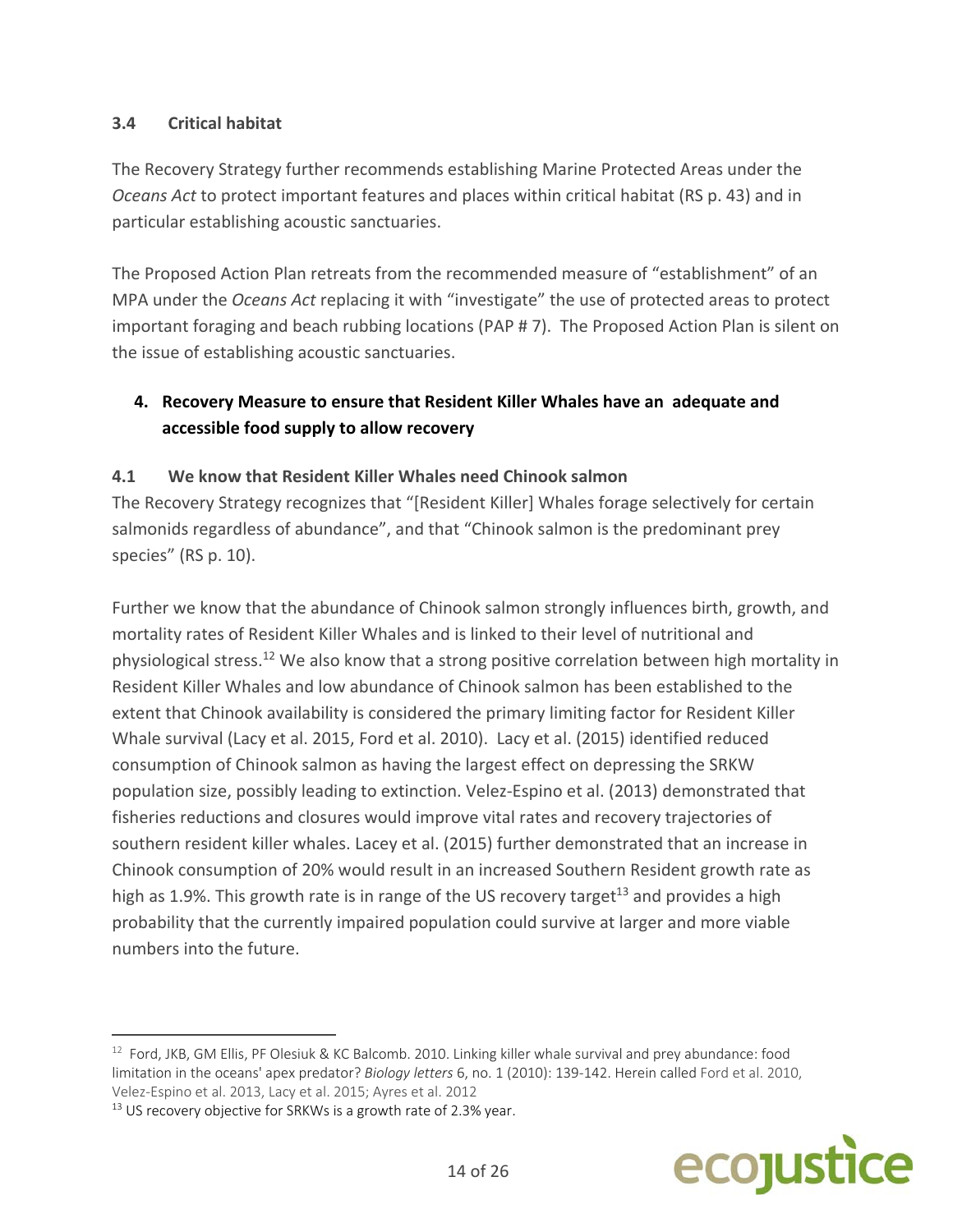Reduced food consumption can occur when:

- 1. the ability of whales to locate and catch fish is inhibited because of physical and acoustic disturbance from boats and ships,
- 2. exploitation by fisheries throughout the US and Canada competitively exclude and deprive whales of access and use of food,
- 3. influences such as habitat loss, oil spills and climate change cause further declines in salmon abundance.

Despite the clear understanding of the key role exploitation by fisheries plays in reducing food consumption, the Proposed Action Plan proposes only that DFO will "investigate" strategic fisheries closures as a "possible tool" (PAP # 7). The Action Plan must do better, and ensure in line with the Recovery Strategy, that fisheries management plans incorporate clear measures to protect prey availability for killer whales, including planning for anticipated low Chinook abundance by closing fisheries that adversely affect the abundance of Chinook salmon occurring in the critical habitat of whales.

While there are some uncertainties about Killer Whale diets, there are many things that we do very clearly understand. For example, while in their critical habitat in the summer, Chinook stocks targeted by southern resident killer whale are returning primarily to the Fraser River.<sup>14</sup> Chinook salmon targeted by whales in May and June include spring and early summer stream‐ type Chinook retuning to the mid and upper parts of the Fraser watershed.<sup>15</sup> In July, stocks targeted by southern residents shift to the Mid Fraser and North Thompson stream‐types, in August targeted stocks shift to the South Thompson ocean‐type, and in September, to the lower Fraser ocean-type. The presence and timing of these stocks in the diet of whales is consistent with their seasonal stock composition and run timing through the Salish Sea.

The Albion Chinook test fishery on the Fraser River is used as an indicator of in‐season run abundance; ergo, an indicator of prey abundance in Southern Resident critical habitat. In 2016, predicted returns of spring and early summer Chinook were forecast to be especially low. Yet, no planning or recognition of the implication for killer whales was taken by DFO. The 2016 spring and early summer Chinook return to the Fraser has unfolded as one of the lowest returns since the test fishery began in the 1980s.



<sup>14</sup> Hanson, MB, RW Baird, JK Ford, J Hempelmann-Halos, DM Van Doornik, JR Candy ... & SK Wasser. 2010. Species and stock identification of prey consumed by endangered southern resident killer whales in their summer range. *Endangered Species Research*, *11*(1), 69‐82. Herein called Hansen et al. 2010

<sup>15</sup> Based on research conducted between 2004‐2008, see Hansen et al. 2010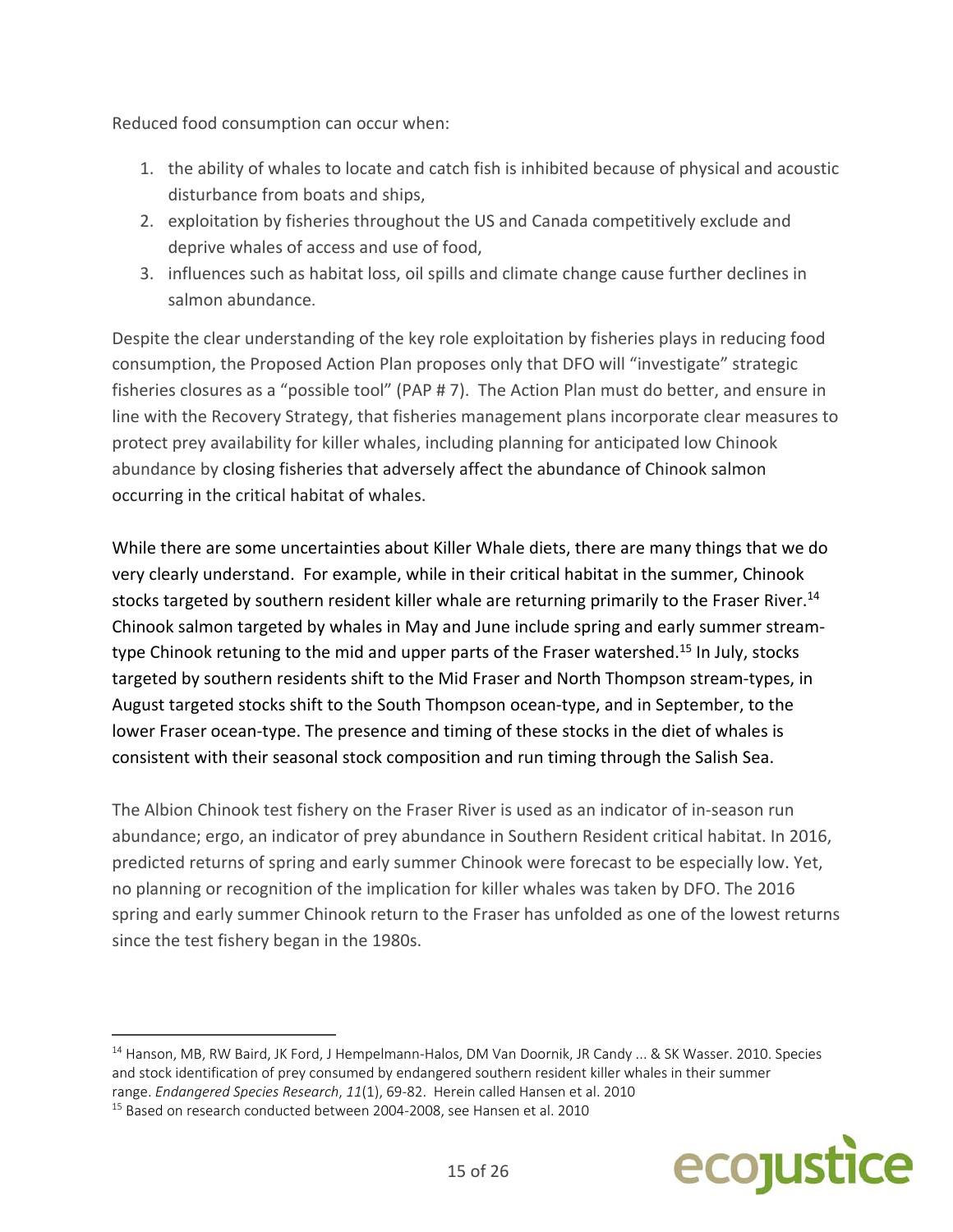

Figure 1. Chinook caught at the Fraser Albion Test Fishery to July 5 and August 7 from 1981-2016.<sup>16</sup> Low Chinook abundance at the Albion Test fishery has been correlated with a rise in physiological and nutritional stress in all three pods of Southern Resident Killer whales.<sup>17</sup>

Evidence from nutritional and stress analysis undertaken on all three Southern Resident pods between 2007 and 2009 identifies the importance of the Albion Chinook test fishery as an indicator of prey abundance for southern resident killer whales. Specifically, thyroid hormones, which rise in response to nutritional and other psychological stressors, closely correspond to the relative Chinook abundance/CPUE at the Albion Fraser River test fishery<sup>18</sup>.

Model results show the Albion Chinook CPUE was the only significant main effect linking hormone response, however less variance was explained if parameters like vessel traffic were removed. The authors concluded that prey availability ultimately had a greater physiological impact than vessel traffic, but vessel traffic was still a factor. This finding was reinforced in Lacy et al. (2015), who found that modelled increases in population growth rate were primarily driven by prey availability, but the greatest increase in growth rate came from the combination of increased prey availability and reduced noise and disturbance from vessels.

<sup>&</sup>lt;sup>18</sup> Thyroid hormone analysis on Southern Residents undertaken by Ayres et al. (2012) shows a short-term (glucocorticoid) and a longer‐term (T3) response to prey availability.



 <sup>16</sup> DFO's Albion Chinook Index is available at http://www.pac.dfo-mpo.gc.ca/fm-gp/fraser/ docs/ commercial/ albionchinook‐quinnat‐eng.html

<sup>&</sup>lt;sup>17</sup> Ayres, KL, RK Booth, JA Hempelmann, KL Koski, CK Emmons, RW Baird, K Balcomb-Bartok, MB Hanson, MJ Ford, and SK Wasser. 2012. Distinguishing the impacts of inadequate prey and vessel traffic on an endangered killer whale (*Orcinus orca*) population. *PLoS One* 7, no. 6: e36842. Herein called Ayres et al. 2012.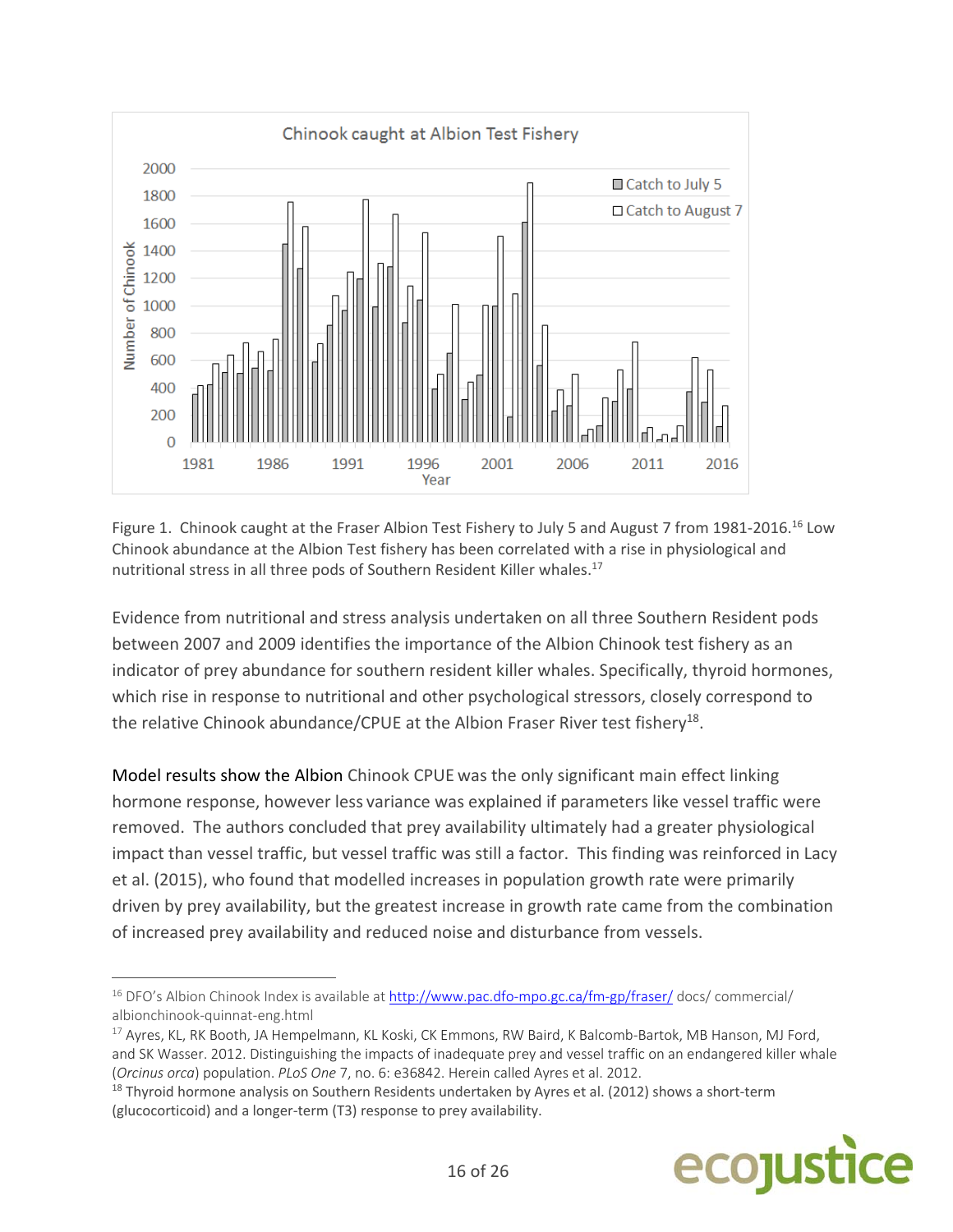Ayres et al. (2012) identify the end of 2007 through 2008 as the poorest overall nutritional state during the study period. This period corresponds with the highest number of deaths and lowest number of births and surviving calves observed during the study period. Eight whales went missing from December 2007 through October 2008, two of which were reproductive age females and included a visually emaciated pregnant female (Ayres et al. 2012).

Further work by researchers at the Center for Conservation Biology at the University of Washington have found that about 65% of the pregnancies in Southern Residents are ending early with miscarriages, and of those miscarriages, nearly one-third take place during the last stage of pregnancy.<sup>19</sup> This and other research using photogrammetry can identify subtle changes in a killer whale's physical condition, including pregnancy and signs of poor health. These findings indicate that when food is adequate during pregnancy, females are more likely to carry their unborn calves to term, thus building the population. But when food is scarce, killer whales fail to have successful calves.

A growing body of evidence<sup>20</sup> provides important and rigorous ancillary information that visual appearance of malnutrition, stress response of thyroid hormones, low birthrates and increased mortality in Southern Residents have a strong probability of being due to low prey availability.

Despite the strong correlation that exists between changes in Chinook salmon abundance and resident killer whale survival and mortality, Chinook fisheries have never been constrained to accommodate food requirements of resident killer whales. This is particularly wrong given the existence of tools such as the Albion Test Fishery which often predicts low availability of Chinook in Critical Habitat of Southern Residents.

## **4.2 The Resident Killer Whale Action Plan needs to include fisheries management measures that ensure Chinook for whales**

Given the above, it is imperative that DFO immediately limit directed fishing effort on Chinook populations and ensure a robust rebuilding strategy for depressed Chinook populations is in place. Incidental harvest to a minimal level through test fishing and nominal catch in fisheries targeting other species may be acceptable (e.g., maintaining a total exploitation rate on chinook of less than 3%). DFO must continue to manage and limit Chinook fishery based on early indicator information gathered through test fisheries.



 $19$  Wasser, SK. 2016. Population growth is limited by nutrition and toxin impacts on pregnancy success in endangered southern resident killer whales. 2016 Salish Sea Ecosystem Conference April 13‐15 Vancouver BC <sup>20</sup> Ford et al. 2010, Ayers et al. 2012, Velez-Espino et al. 2103, Lacy et al. 2015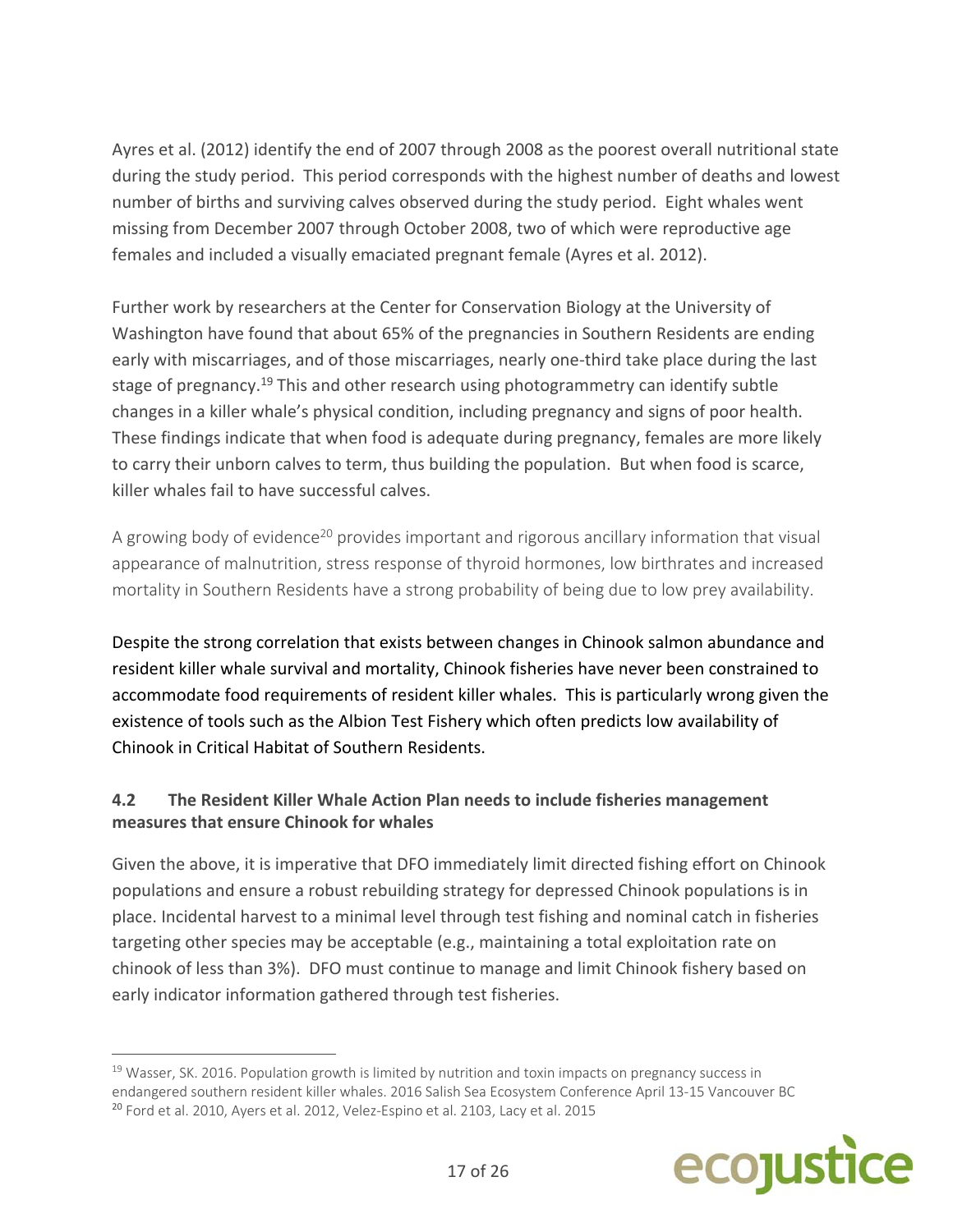The management of fisheries, and the intentional opening of fisheries targeting south coast chinook stocks (e.g., the Juan de Fuca spring recreational fishery), is directly within DFO's control and mandate. Further efforts, including renegotiation of the Pacific Salmon Treaty with the United States, is also an important initiative, but should not be a condition precedent for DFO taking immediate regulatory action.

Lastly, the use of hatcheries or other enhancement methods should only result in increased exploitation of Chinook stocks once natural spawning abundance has already improved, rather than as a measure to allow ongoing exploitation prior to ensuring recovery.

## **4.3 Recommended measures to ensure prey is available for Resident Killer Whales**

To ensure that Resident Killer Whales have an adequate and accessible food supply to allow recovery, the Action plan needs to include:

- 1. Closures of or restrictions on marine commercial and recreational Chinook fisheries that intercept migrating mixed stocks of Chinook returning to critical habitat or know to be important in the diets of Southern Resident killer whales;
- 2. Re-negotiation the Chinook Annex of the Pacific Salmon Treaty to reduce and /or close interception Chinook fisheries on southbound migrating stocks;
- 3. targeted rebuilding of depressed Chinook runs throughout their historic range;
- 4. Habitat protection measures that protect freshwater, estuarine and marine rearing and migrating habitat of Chinook salmon in all life stages; and
- 5. Refrain from the use of hatcheries as rebuilding solutions to problems caused by habitat loss, exploitation, and other anthropogenic causes.

### **5. Recovery Measures to ensure that disturbance from human activities does not prevent the recovery of resident Killer Whales**

The Recovery Strategy confirms that Resident Killer Whales rely on sound to hunt, communicate and survive. For resident killer whales to catch and consume more salmon, disruption of feeding activity in the presence of boats and ships must be minimized. Lacy et al. (2015) identified reduced consumption of Chinook salmon as having the largest effect on depressing the Southern Resident population size, possibly leading to extinction. Reduced food

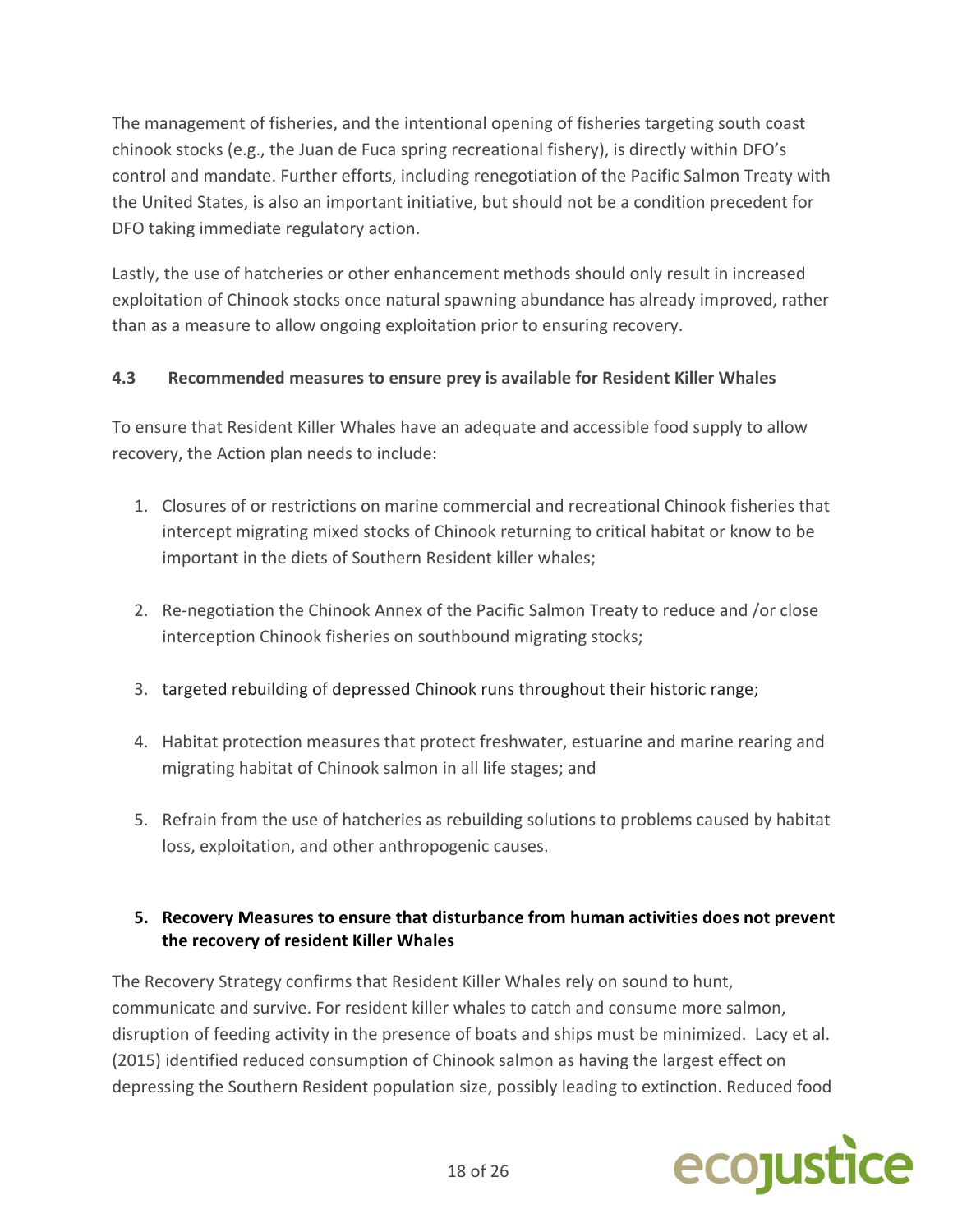consumption can occur when the ability of whales to locate and catch salmon is inhibited because of physical and acoustic disturbance from boats and ships.

Southern Resident killer whales are within 400m of a vessel most of the time during daylight hours from May to September.<sup>21</sup> Resident killer whale behaviour during vessel interactions has been widely documented and includes avoidance tactics, $22$  disruption of foraging behaviour and therefore energy acquisition, $^{23}$  and differences in surface active behaviours and time spent traveling.24

Vessels are present an estimated 78% of the time that the Southern Residents forage and feed. The presence of vessels can cause whales to spend 25% less time catching and eating salmon, translating to a 16% reduction in food intake.<sup>25</sup> The ability to effectively find and catch prey items already at low abundance is further reduced when foraging is occurring with acoustic and physical disturbance from vessel traffic. This reduction in foraging efficiency translates to lower intake of food energy and lowers survival, lowers birthrates and increases mortality.

## **5.1 Resident Killer Whale Action Plan needs clear measures to address ocean noise**

Acoustic quality is an element of resident killer whale critical habitat. Unspoiled communication space is essential for foraging, feeding and communication. As such, noise pollution makes it difficult for whales to conduct these vital activities. Research on the interaction between resident killer whales and noise has been shown to affect call amplitude, source levels, and call duration.<sup>26</sup> Erbe (2002)<sup>27</sup> predicted that temporary and permanent hearing loss thresholds are being exceeded by the amount of noise from constant boat traffic in Southern Resident critical habitat. Most of Southern Resident critical habitat also exceeds the European target of 100 dB

<sup>27</sup> Erbe, C. 2002. Underwater noise of whale‐watching boats and potential effects on killer whales (*Orcinus orca*), based on an acoustic impact model. *Marine mammal science*, *18*(2), 394‐418. Herein Erbe 2002



 $21$  Lusseau, D, DE Bain, R Williams & JC Smith. 2009. Vessel traffic disrupts the foraging behavior of southern resident killer whales *Orcinus orca. Endanger. Species Research*, *6*(3), pp.211‐221. Herein called Lusseau et al. 2009 <sup>22</sup> Williams, R, AW Trites & DE Bain. 2002. Behavioural responses of killer whales (*Orcinus orca*) to whale‐watching boats: opportunistic observations and experimental approaches. *J. of Zoology* 256.02: 255‐270; Herein Williams et al 2002; Williams, R & E Ashe. 2007. Killer whale evasive tactics vary with boat number. *J. of Zoology* 272.4: 390‐397.

<sup>&</sup>lt;sup>23</sup> Lusseau et al. 2009; Williams, R, D Lusseau & PS Hammond. 2006. Estimating relative energetic costs of human disturbance to killer whales (*Orcinus orca*). *Biological Conservation* 133.3: 301‐311.

<sup>&</sup>lt;sup>24</sup> Williams et al. 2009; Noren, DP, AH Johnson, D Rehder & A Larson. 2009. Close approaches by vessels elicit surface active behaviors by southern resident killer whales. *Endangered Species Research* 8, no. 3: 179‐192. <sup>25</sup> Lacy et al. 2015.

<sup>26</sup> Holt, MM, DP Noren, V Veirs, CK Emmons & S Veirs. 2009. Speaking up: Killer whales (*Orcinus orca*) increase their call amplitude in response to vessel noise. *J. of the Acoustical Society of America* 125, no. 1: EL27‐EL32; Holt, MM, DP Noren & CK Emmons. 2011.Effects of noise levels and call types on the source levels of killer whale calls.  *J. of the Acoustical Society of America* 130, no. 5 (2011): 3100‐3106; Foote, AD, RW Osborne & A Rus Hoelzel. 2004. Environment: whale‐call response to masking boat noise. *Nature* 428, no. 6986 (2004): 910‐910.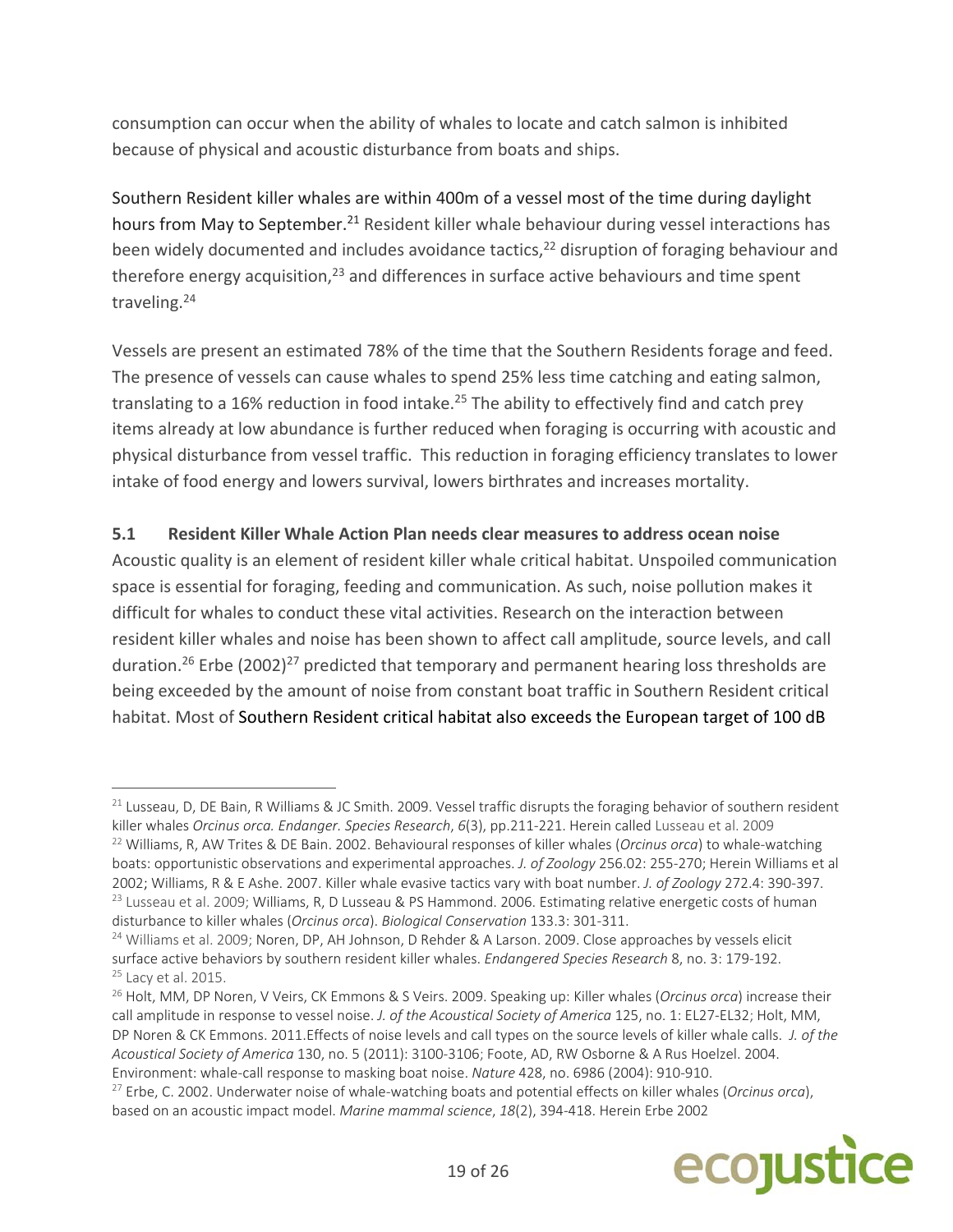re 1 IPa for annual average noise levels in either the 63 or 125 Hz 1/3 octave.<sup>28</sup> Killer whales lose more than half of their communication base in the presence of ships, and within their critical habitat loose almost all (97%) during times of heavy traffic.<sup>29</sup> Southern Residents have already lost substantial proportions of their communication space in Haro Strait to shipping noise. Haro Strait is one of the Southern Residents most frequented and important foraging areas.<sup>30</sup>

Multiple industrial projects are currently proposed that will increase shipping and associated noise in critical habitat of endangered Southern Resident killer whales. Best available science suggests that this critical habitat is already too noisy. $31$  Modelling shows that independently, each of the proposed projects would prevent resident killer whale recovery and encourage population decline.<sup>32</sup> Yet no mitigation is proposed to address these significant adverse effects of increased shipping and noise.

Both the Recovery Strategy and the Habitat Protection Order make it clear that the acoustic quality of critical habitat must be protected from destruction. Yet there is no regulation that seeks to either set a safe level for noise in critical habitat or to regulate licence or limit activities that cause noise in critical habitat. This includes the proposed Amendments to the Marine Mammal Regulations which do not include regulation of ocean noise. Thus, the DFO must prescribe measures through the Action Plan to protect the acoustic quality of critical habitat and limit noisy activities in critical habitat.

# **5.2 Action plan needs clear measures to protect Resident Killer Whales from physical disturbance**

Disturbing marine mammals including Resident Killer Whales is nominally prohibited by the *Marine Mammal Regulations*. Due to the vagueness of the existing rules, DFO has long proposed to amend those regulations – a commitment which is not clearly reflected in the Proposed Action Plan.

Further, the proposed amendments to the Marine Mammal Regulations will not provide any greater protection to the critically endangered Southern Residents than) than any other marine mammal in the Salish Sea – even in critical habitat. The proposed amendments to the Marine



 $^{28}$  Erbe, C, A MacGillivray & R Williams. 2012. Mapping cumulative noise from shipping to inform marine spatial planning.  *J. of the Acoustical Society of America* 132, no. 5 (2012): EL423‐EL428. Herein Erbe et al 2012

<sup>29</sup> Williams et al. 2014, Clark 2015.

 $30$  Hanson et al. 2010.

<sup>&</sup>lt;sup>31</sup> Williams et al. 2014, Clark 2015.

<sup>&</sup>lt;sup>32</sup> Update to Lacy et al. 2015 in prep.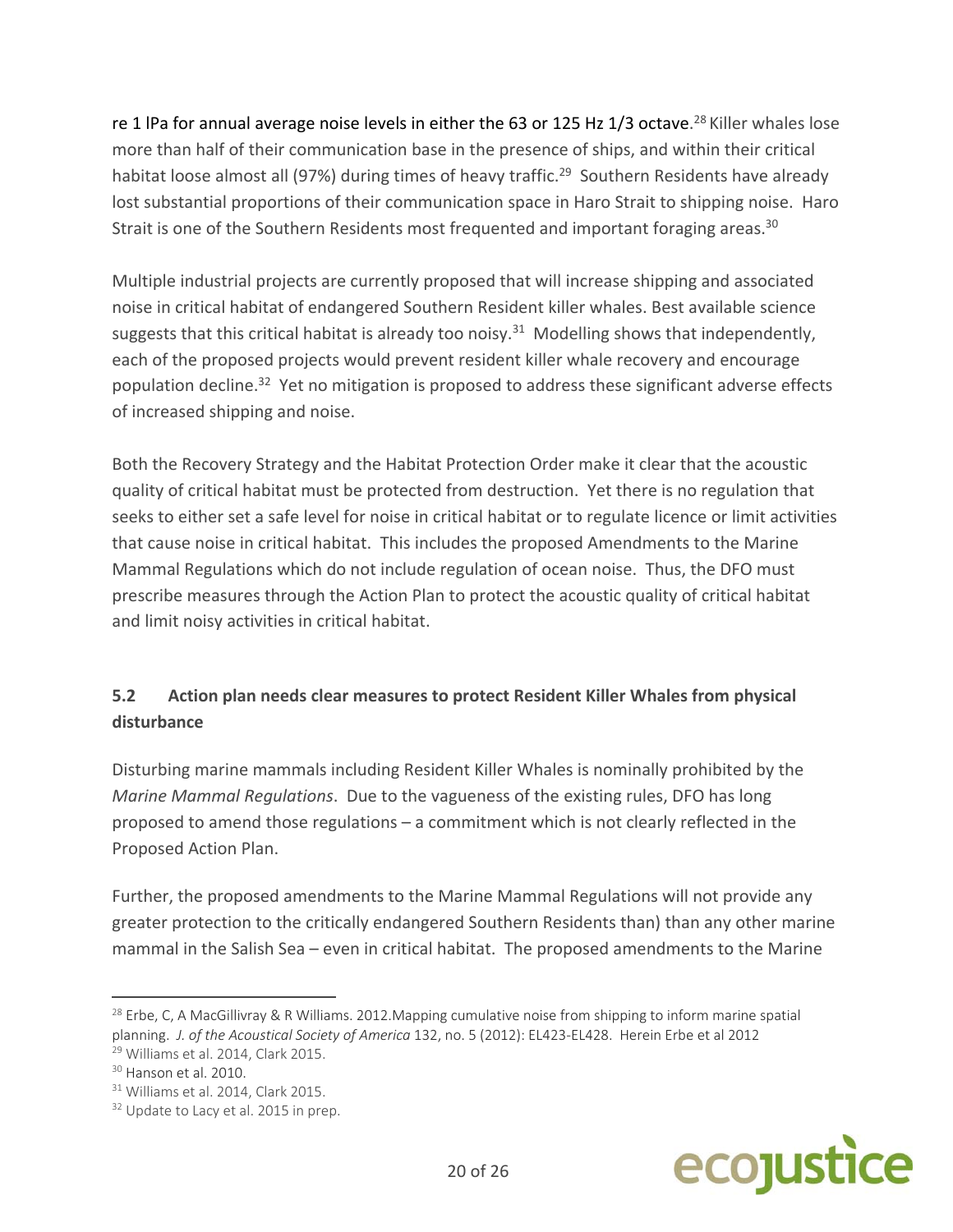Mammal Regulations would make the existing 100 meter approach distance for marine mammals law. This would provide less protection for Southern Residents in the Canadian portion of critical habitat, than in the American portion. Thus it is imperative that DFO take additional effort through the Action Plan to regulate and licence vessel that disturb Resident Killer Whales in critical habitat.

## **5.3 Recommended measures to protect Resident Killer Whales from acoustic and physical disturbance**

To ensure that Resident Killer Whales have an adequate and accessible food supply to allow recovery, the Action plan needs to include the following recovery measures:

- 1. Regulate shipping and noise in the critical habitat of endangered whales. Canada has the jurisdiction to regulate shipping and underwater noise levels. Until a cumulative effects assessment of the proposed increases in Salish Sea shipping, and a "noise budget" for critical habitat is complete, there can be no increase to current noise levels. This means no increase in vessel and shipping traffic within critical habitat, and no approvals for new projects before these assessments are completed.;
- 2. Make Vessel Approach Distances law. Approach distances to threatened and endangered resident killer whales must be established in law. The current approach distance of 100 must be increased to 200 metres (matching US regulations on Southern Resident Killer Whales) while whales are in their critical habitat;
- 3. Licence and regulate whale watching operations in critical habitat. In addition to regulating approach distances – which should apply to all vessels – other restrictions, like limiting boat numbers, and/or constraining the viewing times and/or the days when boats follow whales, must also be considered. Licencing whale watching boats provides DFO with a tool to better enforce compliance ‐ especially in the case of otherwise unenforceable guidelines;
- 4. Update Marine Mammal regulations or protect whales and their habitat under SARA. The marine mammal regulations amendment process that would enforce mechanisms to limit disturbance, has been ongoing for 13 years. If this processes cannot achieve minimum standards to regulate disturbance to endangered and threatened whales, then DFO must regulate disturbance in critical habitat under SARA; and

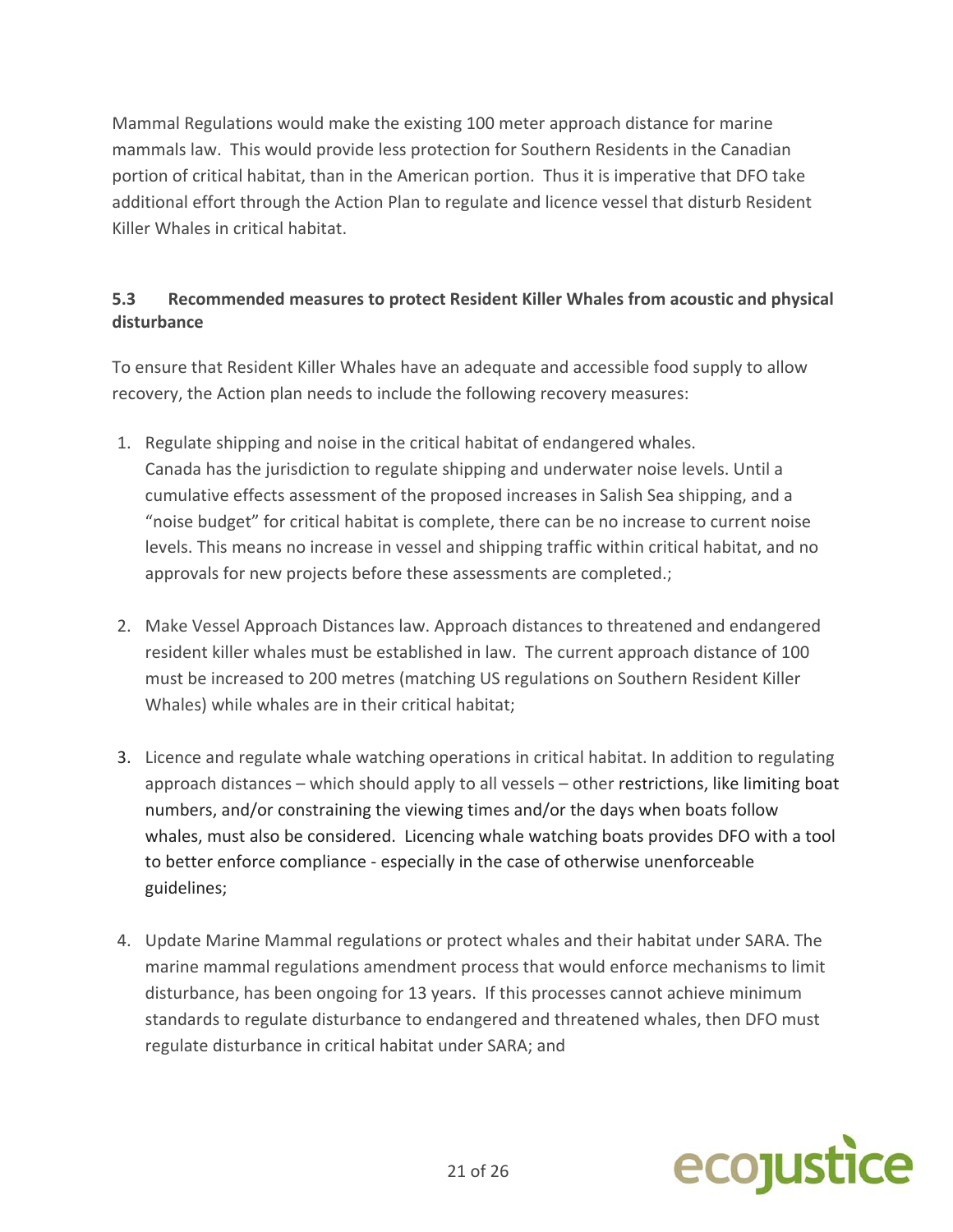5. Fund and prioritize on-the-water enforcement and education programs. These programs are effective ways to protect whales from harmful interactions with marine vessels, including whale‐watching and recreational boats.

## **6. Recovery measures to ensure that chemical and biological pollutants do not prevent the recovery of Resident Killer Whale populations**

The Recovery Strategy clearly identifies that Resident Killer Whales are at risk now from identifiable contaminants that we know are already present in critical habitat. Knowledge of the impacts of contaminants on marine mammals is extensive. Exposure to persistent organic pollutants (POPs) and other pollutants may contribute to poor body condition especially in individuals that may be food limited. When prey availability is low, the cumulative effects of food deprivation promote fat metabolism and put stored contaminants into circulation.

Further the Recovery Strategy identifies the serious threat that oil spills present to killer whales and their prey, as well the contamination associated with shipping. As you know the federal government is currently considering approving increase in oil tanker and other vessel traffic in Southern Resident critical habitat.

Yet the majority of the recovery measures in the Proposed Action Plan (those in approach 1, 2 and 3) are focused on investigating, monitoring and identifying the impacts of these contaminants on whale health and their sources. Though important, such initiatives will not achieve the goals of the Recovery Strategy of limiting the introduction contaminants that can harm whales into critical habitat.

# **6.1 Recommended recovery measures to reduce contaminants that harm Resident Killer Whales and their prey**

The primary emphasis of the action plan should be on Approach 4 –reducing the introduction of contaminants into the environment. We propose:

1. Establishing short-term targets and timelines to ban the most common and toxic contaminants in killer whale critical habitat that are harmful to the whales' health. The current section within the Proposed Action Plan offers no timelines nor goals on how to reduce the introduction of pesticides into the environment and wholly ignores other emerging particularly bioaccumulative contaminants, as well as marine debris, such as microplastics.

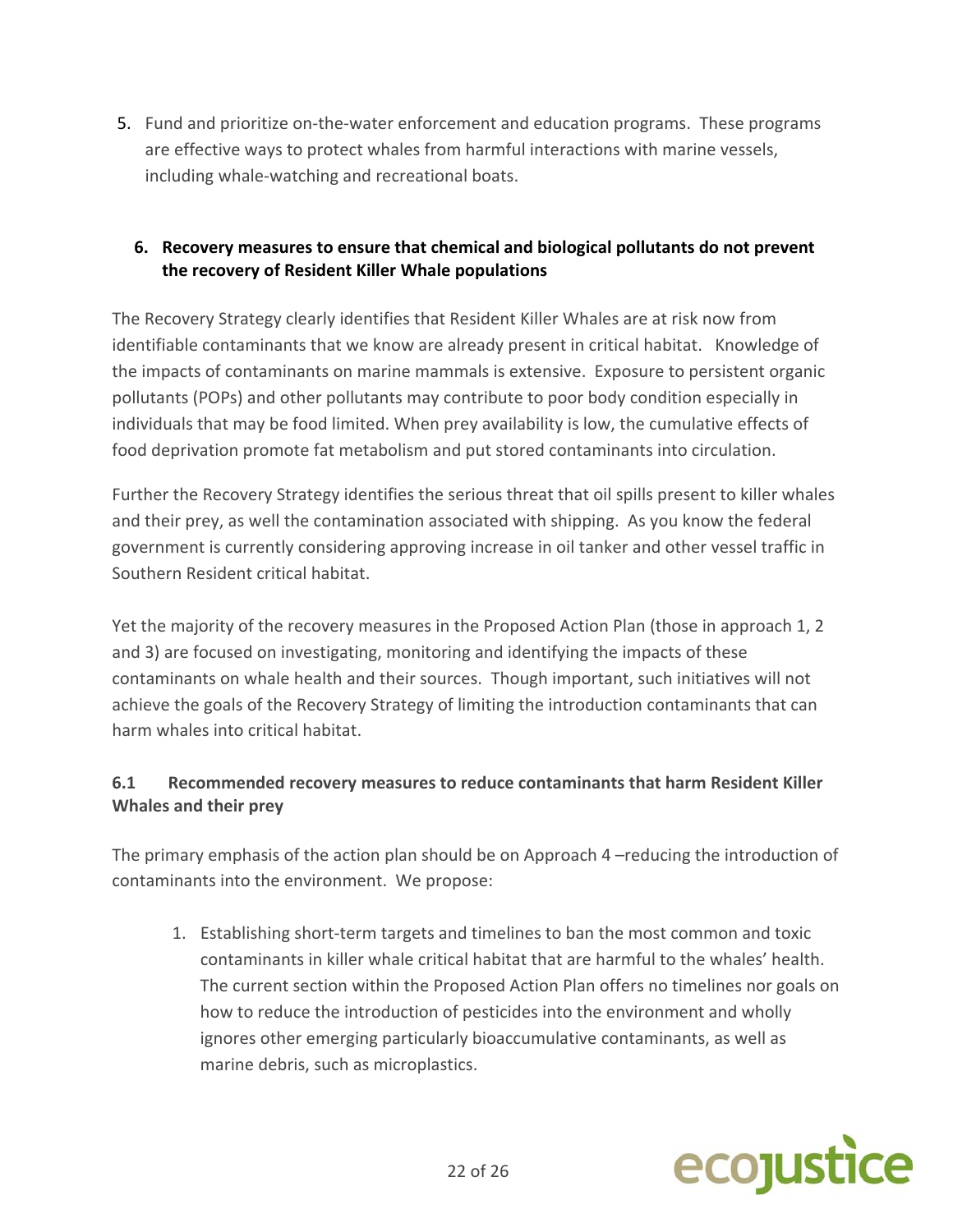- 2. The workshop identified in Approach 3 (#61) has (to our understanding) already occurred, so a more robust list of actions to clear identify the long list of contaminants of concern, along with timelines to reduce their introduction to marine environments should be clearly laid out in Approach 4;
- 3. The impacts from chronic fossil fuel spills (from boats, waterfront industries, for e.g.) is ignored and clear goals to reduce this source should be included;
- 4. Reduce the risk of a catastrophic oil spill. Though mitigation of impacts of oil spills is mentioned in Approach 5, no actions are included to address the increased risk of oil spills that accompany many of the proposed projects that would dramatically increase shipping in the Salish Sea; and
- 5. Establish short‐term targets and timelines to ban the ongoing discharge of the most common and toxic contaminants into killer whale critical habitat that are harmful to the whales' health.

## **7. Recovery measures to protect critical habitat for Resident Killer Whales and identify additional areas for critical habitat designation and protection**

## **7.1 Failure to protect critical habitat**

In December 2010, the federal court confirmed<sup>33</sup> that DFO has a legal obligation to adequately protect all aspects of resident killer whale critical habitat from destruction‐ including its chemical, biological, acoustic and physical features. In 2015, Fisheries and Oceans Canada stated in 2015 that:

*"the poor survival and birth rates of Southern Resident Killer Whales over the past 20 years suggest that current habitat quality, including that of designated Critical Habitat within [Trans Mountains] Marine Regional Study Area, may be insufficient to allow for recovery of this population."*

Despite the courts legal ruling that all aspects of critical habitat must be protected, scientific evidence that the acoustic and biological features in particular, of Southern Resident critical



<sup>&</sup>lt;sup>33</sup> What ever the proper name for that law suit is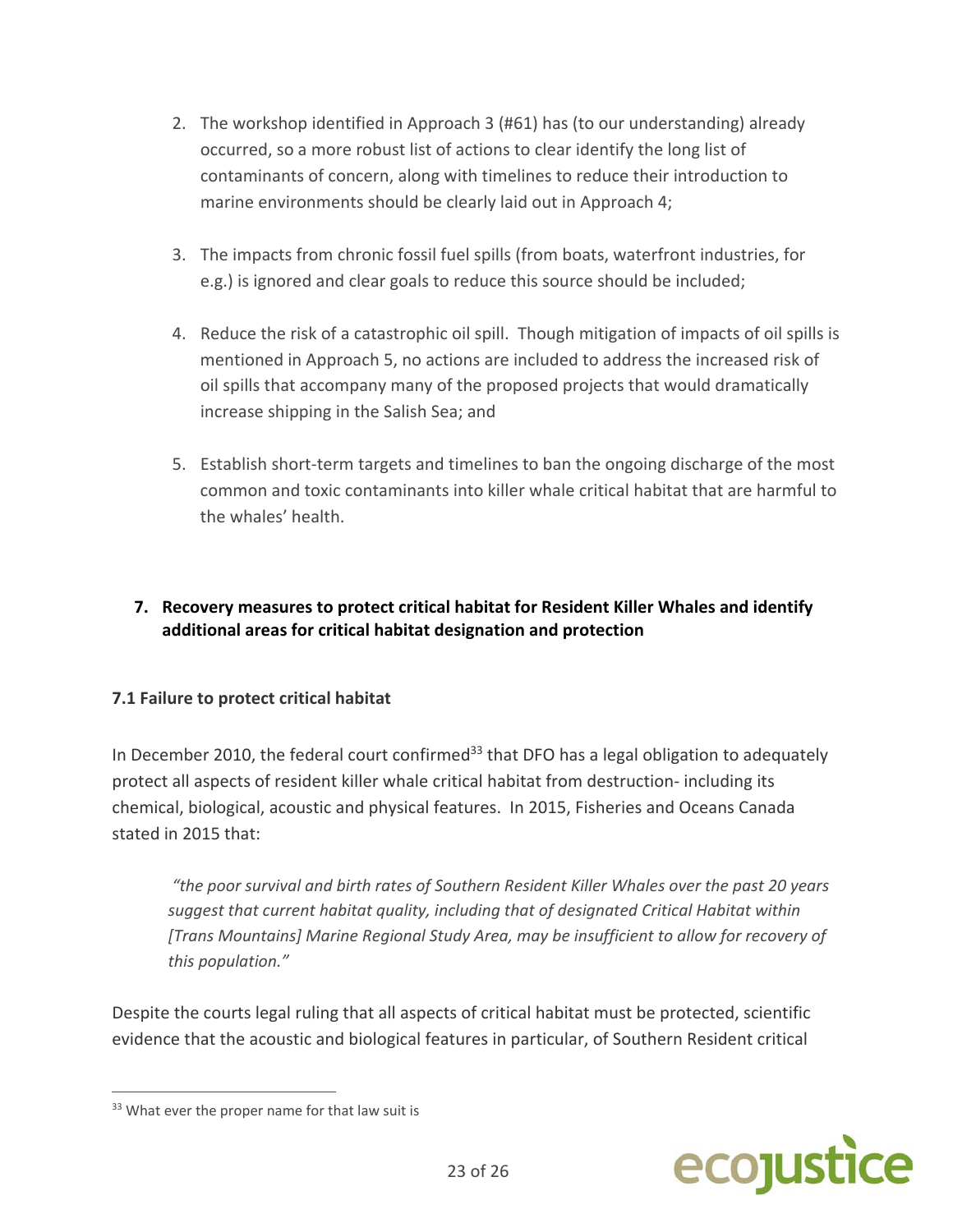habitat continue to decline. Despite DFO's recognition that these qualities have declined, the federal government has not taken any measures to protect critical habitat. The Proposed Action Plan still does not recommend actual measures and actions to protect critical habitat

### **7.2 Expansion of critical habitat**

Growing evidence also suggests that critical habitat of resident killer whales should be expanded. Foraging for Southern Residents extends from coastal BC south to northern California and foraging for Northern Residents extends from coastal BC north to SE Alaska. This range overlaps with rearing grounds and migration routes of Chinook salmon. The importance of this entire feeding range to resident killer whales is denoted by the strong correlation between the Pacific Salmon Commission's coast wide annual Chinook Index of abundance with survival and mortality in resident killer whales.

### **7.3 Recovery Measures to protect and expand critical habitat**

- 1. Expand Southern Resident and Northern Resident critical habitat within Canada to include important migratory routes of Chinook salmon on the West Coast of Vancouver Island and northern British Columbia.
- 2. Work with US agencies to expand critical habitat for Southern Residents to include important Chinook migration routes on the west coast of Washington, Oregon and northern California.
- 3. Support the proposed addition of acoustic quality as an essential element of American portion of Southern Resident critical habitat to be protected under the American *Endangered Species Act*.

#### **8. Conclusion and Summary of recommendations**

The Proposed Action Plan lacks measures that will effectively reduce threats to resident killer whales, stop their decline (in the case of southern Residents) or prevent decline (in the case of Northern Residents) and propel them towards recovery. Southern Residents in particular are struggling to find enough salmon to eat in a noisy and polluted ocean. Lacy et al. 2015 shows that Southern Resident survival requires more Chinook salmon, less noise from ships, and less disturbance from boats.

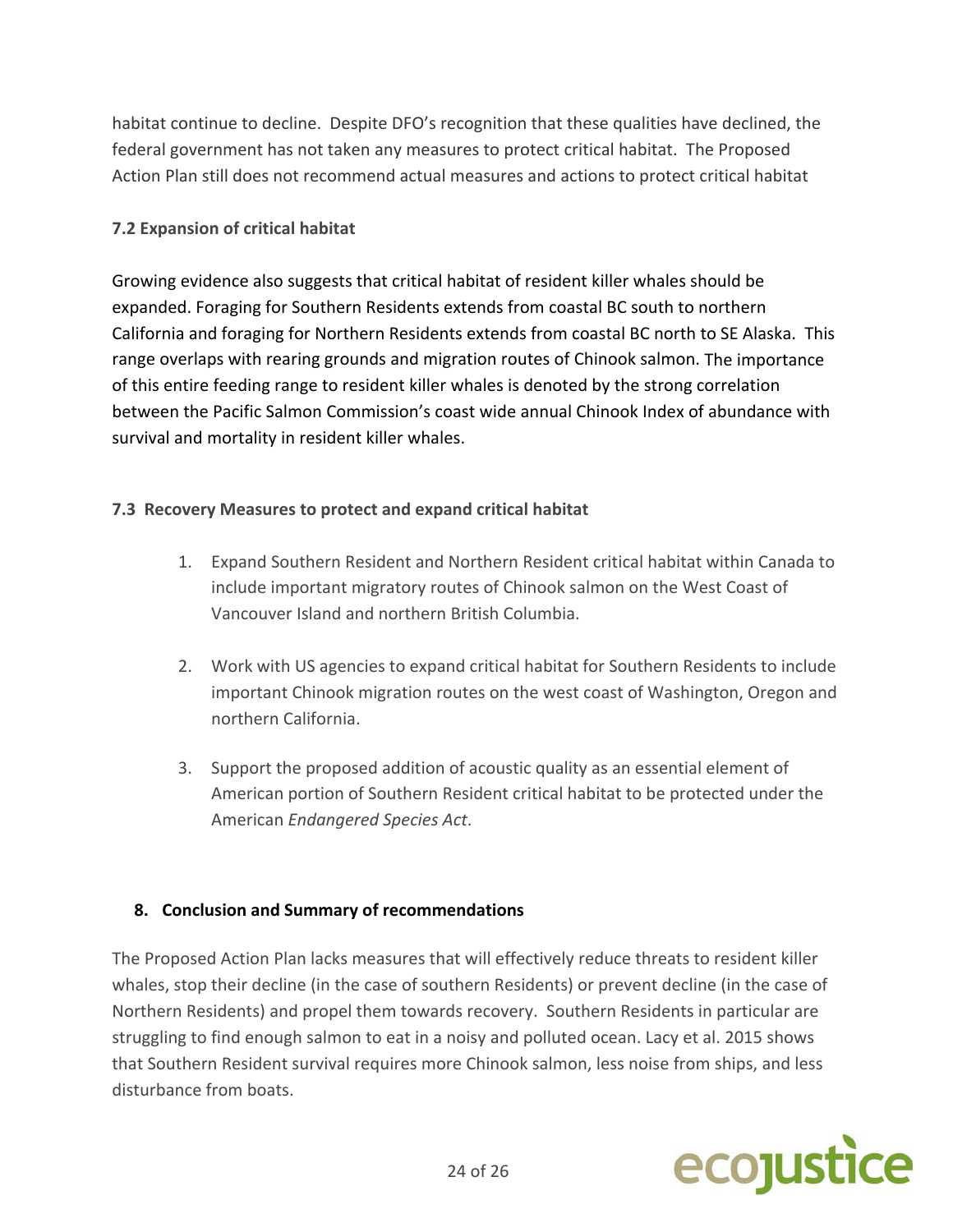No substantive actions are proposed to address, limit or control these threats or to ensure the protection of their critical habitat.

The Action Plan needs to include the following recovery measures:

### 1. Food supply

- Closing or limiting of marine commercial and recreational Chinook fisheries that intercept south migrating mixed stocks of Chinook.
- Re-negotiation of the Chinook Annex of the Pacific Salmon Treaty to close directed commercial troll and sport interception fisheries on migrating Chinook in SE Alaska
- Fisheries restrictions that ensure Chinook escapement rebuilding plans meet minimum escapement targets, and ideally have rebuilding plans that maximize Chinook abundance and SRKW recovery at higher escapement levels
- Habitat protection measures that protect freshwater, estuarine and marine rearing and migrating habitat of Chinook Salmon in all life stages.

### 2. Disturbance.

- Immediately update the marine mammal regulations to Increase the "no-go" boat disturbance in SRKW critical habitat from 100 to 200m to match US regulations. Other whale watching regulations such as limiting boat numbers, constraining the viewing times and/or days when boats follow whales, must be identified and implemented.
- 3. Noise
	- No approval of projects that increase shipping in the Salish Sea until a Cumulative Effects Assessment is undertaken on these proposals, and a noise budget completed;
	- Regulated noise budget for critical habitat.
- 4. Pollution
	- Strengthen regulations that control the introduction of contaminants that harm whales and their prey, with a particular focus on petrochemicals and pollution associated with shipping given the proposed expansion of shipping including of diluted bitumen through critical habitat.
- 5. Enforcement:
	- Funding to monitor and enforce regulations for endangered killer whales

The above actions are immediate priorities.